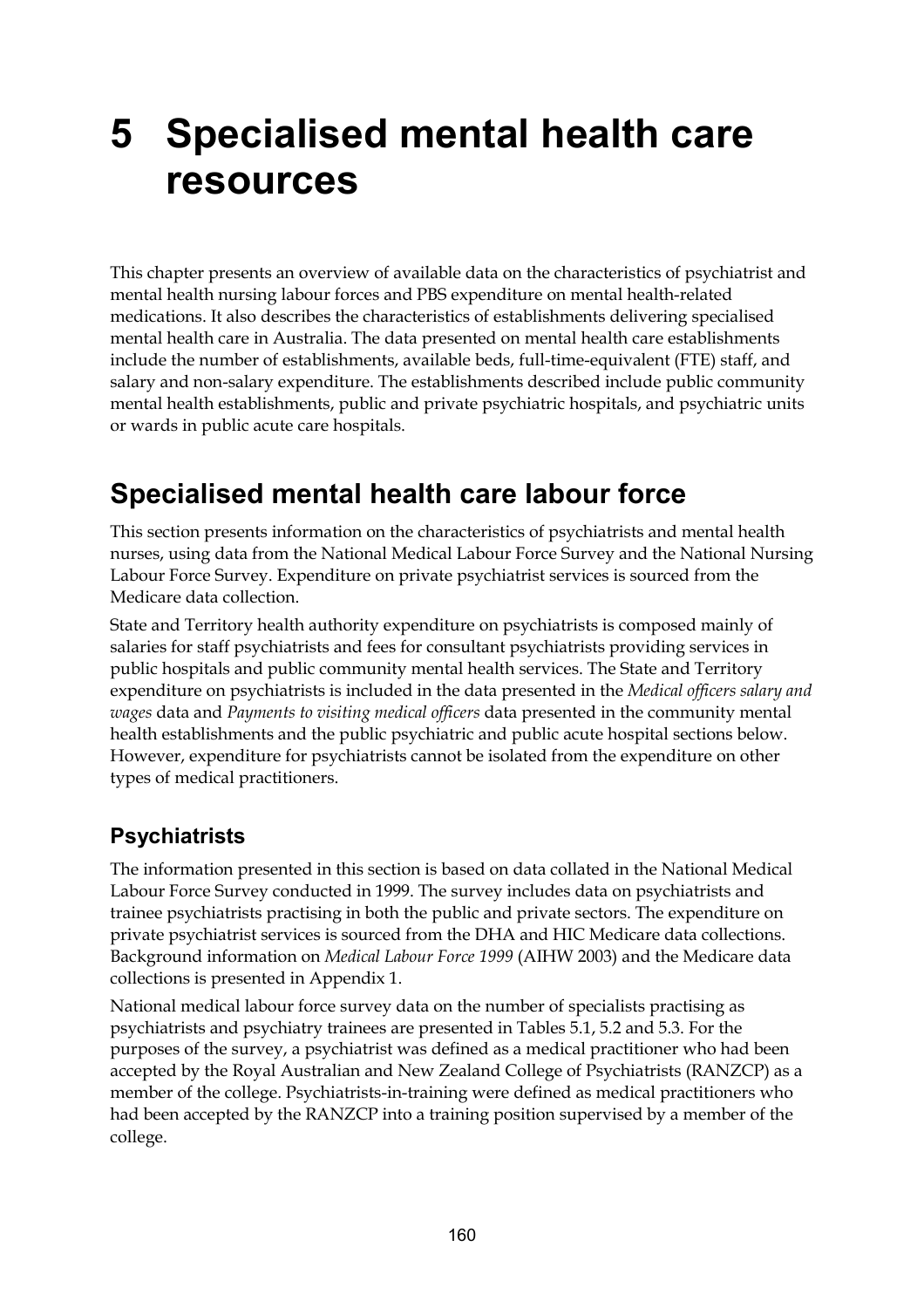| $\frac{1}{2}$                                        |
|------------------------------------------------------|
| $\vdots$<br>$\frac{1}{2}$                            |
| י<br>נו<br>Linkas are d<br>I                         |
|                                                      |
| ;<br>;                                               |
| ı                                                    |
| ואית במה היה היה היה היה בית היה ה                   |
| $\vdots$                                             |
| í                                                    |
| $-1$<br>í                                            |
| ֦<br>l<br>$\frac{1}{2}$<br>ļ<br>ĺ<br>ׇ֚֬<br>֚֚֬<br>۱ |
| י<br>l<br>)<br>٥<br>l<br>¢<br>ì<br>t<br>I<br>l       |

|                                                                                                   | NSW  | NSM                                                                                                                                         | a<br>G        | ≸             | SA             | Tas            | ACT                     | ż                          | <b>Total</b>   |
|---------------------------------------------------------------------------------------------------|------|---------------------------------------------------------------------------------------------------------------------------------------------|---------------|---------------|----------------|----------------|-------------------------|----------------------------|----------------|
| Psychiatrists <sup>(a)</sup>                                                                      |      |                                                                                                                                             |               |               |                |                |                         |                            |                |
| Male                                                                                              | 493  | 457                                                                                                                                         | 211           | 117           | 119            | 57             | 21                      | 10                         | 1,470          |
| Female                                                                                            | 183  | 216                                                                                                                                         | 93            | $\frac{4}{5}$ | 63             | $\tilde{c}$    | ∞                       | Ν                          | 617            |
| Total                                                                                             | 676  | 673                                                                                                                                         | 304           | 158           | 182            | 49             | 29                      | 16                         | 2,088          |
| Per 100,000 population <sup>(c)</sup>                                                             | 10.6 | 14.4                                                                                                                                        | 8.7           | 8.6           | 12.2           | 10.3           | 3.3                     | 8.5                        | $\frac{1}{11}$ |
| Psychiatrists-in-training <sup>(b)</sup>                                                          |      |                                                                                                                                             |               |               |                |                |                         |                            |                |
| Male                                                                                              | 20   | řδ                                                                                                                                          | 46            | 29            | 29             | 0              | ო                       | ю                          | 284            |
| Female                                                                                            | 5    | 66                                                                                                                                          | 49            | 34            | 23             | 0              |                         | Ν                          | 269            |
| Total                                                                                             | 207  | 117                                                                                                                                         | 96            | 84            | 52             | 0              | 11                      | N                          | 553            |
| Per 100,000 population <sup>(c)</sup>                                                             | 3.2  | 2.5                                                                                                                                         | $\frac{8}{2}$ | 35            | 3.5            | $\overline{0}$ | $3\overline{4}$         | 35                         | 2.9            |
| Total psychiatrists and psychiatrists in training                                                 |      |                                                                                                                                             |               |               |                |                |                         |                            |                |
| Male                                                                                              | 613  | 508                                                                                                                                         | 257           | 146           | $\frac{48}{5}$ | 57             | 24                      | 20                         | 1,754          |
| Female                                                                                            | 270  | 282                                                                                                                                         | 142           | 75            | 86             | 51             | 10                      | 4                          | 886            |
| <b>Total</b>                                                                                      | 883  | 790                                                                                                                                         | 400           | 222           | 234            | \$             | $\overline{\mathbf{a}}$ | $\boldsymbol{\mathcal{Z}}$ | 2,641          |
| Per 100,000 population <sup>(c)</sup>                                                             | 13.6 | 16.7                                                                                                                                        | 11.3          | 11.9          | 15.6           | 10.4           | 12.7                    | 717                        | 13.8           |
| (a) A medical practitioner who has been accepted by the Royal Australian and<br>third speciality. |      | New Zealand College of Psychiatrists (RANZCP) as a member of the college. Includes medical practitioners practising psychiatry as second or |               |               |                |                |                         |                            |                |

(b) A medical practitioner who has been accepted by the RANZCP into a training position supervised by a member of the college.<br>(c) Rates are crude rates based on 31 December 1999 estimated resident population.<br>Source: AIHW (b) A medical practitioner who has been accepted by the RANZCP into a training position supervised by a member of the college.

(c) Rates are crude rates based on 31 December 1999 estimated resident population.

*Source:* AIHW 2003.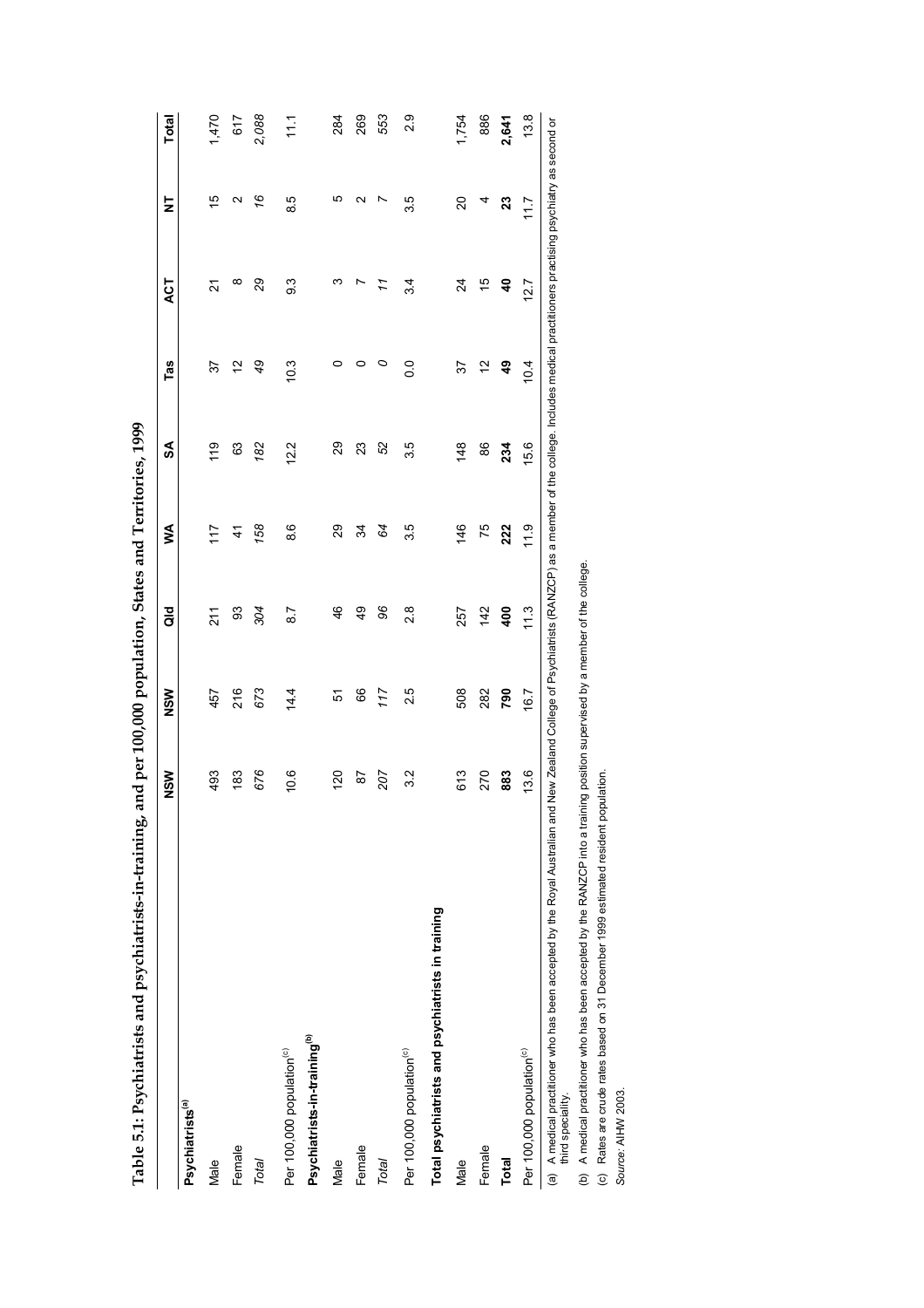|                                                   | 1995  | 1996  | 1997  | 1998  | 1999  |
|---------------------------------------------------|-------|-------|-------|-------|-------|
| Psychiatrists <sup>(a)</sup>                      |       |       |       |       |       |
| Male                                              | 1,462 | 1,400 | 1401  | 1,473 | 1,470 |
| Female                                            | 454   | 496   | 519   | 512   | 617   |
| Total                                             | 1,916 | 1,896 | 1,921 | 1,985 | 2,088 |
| Per 100,000 population <sup>(c)</sup>             | 10.5  | 10.3  | 10.3  | 10.5  | 11.1  |
| Psychiatrists-in-training <sup>(b)</sup>          |       |       |       |       |       |
| Male                                              | 324   | 319   | 326   | 285   | 284   |
| Female                                            | 221   | 233   | 242   | 238   | 269   |
| Total                                             | 545   | 552   | 568   | 523   | 553   |
| Per 100,000 population <sup>(c)</sup>             | 3.0   | 3.0   | 3.0   | 2.7   | 2.9   |
| Total psychiatrists and psychiatrists in training |       |       |       |       |       |
| Male                                              | 1,786 | 1,719 | 1,739 | 1,762 | 1,755 |
| Female                                            | 675   | 729   | 763   | 754   | 886   |
| <b>Total</b>                                      | 2,461 | 2,448 | 2,502 | 2,517 | 2,641 |
| Per 100,000 population <sup>(c)</sup>             | 13.5  | 13.3  | 13.4  | 13.2  | 14.0  |

**Table 5.2: Psychiatrists and psychiatrists-in-training, and per 100,000 population, Australia, 1995 to 1999**

(a) A medical practitioner who has been accepted by the Royal Australian and New Zealand College of Psychiatrists (RANZCP) as a member of the college. Includes medical practitioners practising psychiatry as second or third speciality.

(b) A medical practitioner who has been accepted by the RANZCP into a training position supervised by a member of the college.

(c) Rates are crude rates based on 31 December 1995, 1996, 1997, 1998, 1999 estimated resident population.

*Source:* AIHW 2003.

#### **Table 5.3: Psychiatrists and psychiatrists per 100,000 population by metropolitan, rural and remote region of main place of work, Australia, 1995 to 1999**

|                                                     | 1995  | 1996  | 1997  | 1998  | 1999  |
|-----------------------------------------------------|-------|-------|-------|-------|-------|
| Psychiatrists <sup>(a), (b)</sup>                   |       |       |       |       |       |
| Metropolitan                                        | 1,756 | 1,732 | 1,760 | 1,182 | 1,918 |
| Rural                                               | 155   | 157   | 153   | 163   | 159   |
| Remote                                              | 4     | 6     | 7     | 10    | 10    |
| <b>Total all regions</b>                            | 1,916 | 1,896 | 1,921 | 1,985 | 2,088 |
| Psychiatrists per 100,000 population <sup>(c)</sup> |       |       |       |       |       |
| Metropolitan                                        | 13.5  | 13.3  | 13.3  | 13.6  | 14.2  |
| Rural                                               | 3.2   | 3.3   | 3.2   | 3.4   | 3.3   |
| Remote                                              | 0.9   | 1.2   | 1.3   | 1.9   | 1.8   |
| <b>Total all regions</b>                            | 10.5  | 10.4  | 10.4  | 10.6  | 11.1  |

(a) A medical practitioner who has been accepted by the Royal Australian & New Zealand College of Psychiatrists as a member of the college. Excludes medical practitioners practising psychiatry as second or third speciality.

(b) Data on psychiatrists-in-training by metropolitan, rural and remote areas are not available.

(c) Rates are crude rates based on 31 December 1995, 1996, 1997, 1998, 1999 estimated resident population.

*Source:* AIHW 2003.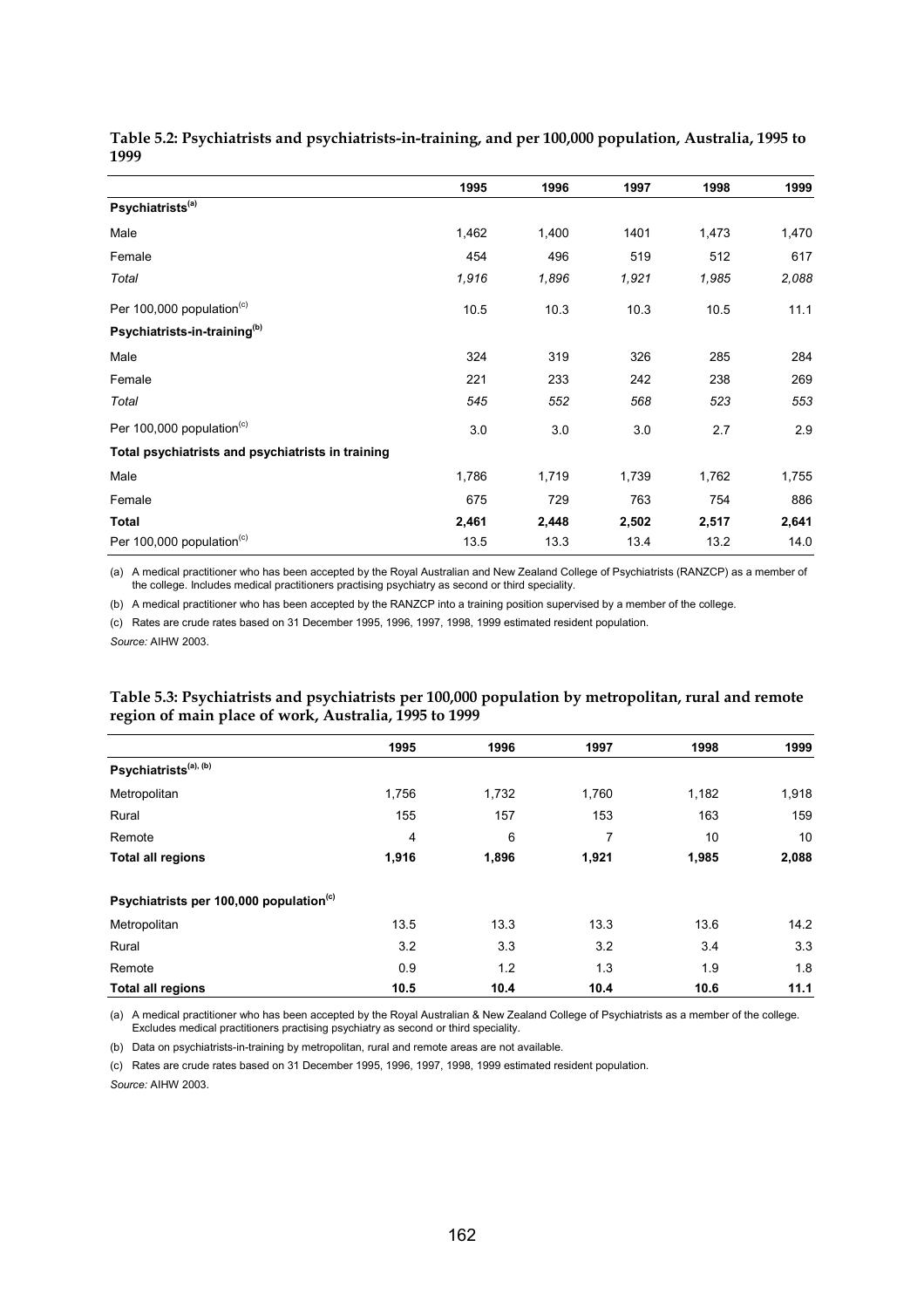In 1999, it was estimated that there were 2,088 specialists practising psychiatry in Australia (11.1 psychiatrists per 100,000 population) (Table 5.1). The estimated number of psychiatrists-in-training in Australia was 553 (2.9 psychiatrists-in-training per 100,000 population).

The States or Territories with the largest number of psychiatrists per 100,000 population were Victoria (14.4) and South Australia (12.2). The Northern Territory had the lowest number of psychiatrists, with 8.5 per 100,000 population (Table 5.1).

There was a 35.9% increase in the number of female psychiatrists in contrast with the 0.5% increase in the number of male psychiatrists from 1995 to 1999 (Table 5.2). From 1995 to 1998, the number of psychiatrists and psychiatrists-in-training increased by 7.3%, from 2,461 to 2,641. Although there was an increase (8.9%) in the number of psychiatrists from 1995 to 1999, there has been little variation in the number of the psychiatrists-in-training.

For the majority of psychiatrists (91.9%), their main place of work was in a capital city (Table 5.3 and Figure 2.14). There has been little or no variation in this pattern since 1995.

Based on the number of Medicare-funded items, the estimated number of full-timeequivalent private psychiatrists for 2000–01 was 2,116 (Table 5.4). The majority of these fulltime-equivalent private psychiatrists were located in metropolitan regions (1,980 or 92.8%). Victoria (14.8) and South Australia (15.2) were the jurisdictions with the largest number of full-time-equivalent private psychiatrists per 100,000 population.

In 2000–01, a total of \$196.5 million of Medicare funds were used to reimburse attendances with private psychiatrists (Table 5.5). The benefits paid to private psychiatrists represented 2.7% of total Medicare expenditure (\$7,326.8 million) and 19.5% of expenditure on specialist attendances (\$1,005.3 million) for 2000–01. A total of \$10,149 per 100,000 population was paid during 2000–01. The per capita benefits paid to private psychiatrists in Victoria and South Australia was above the national average, consistent with data presented above on the distribution of private psychiatrists (Table 5.4) and the number of private psychiatry services provided in each jurisdiction (Table 3.14). Similarly the per capita benefits paid to private psychiatrists in Western Australia, Tasmania, the Australian Capital Territory and the Northern Territory were well below the national average.

Following a period of growth, the total Medicare funds (current prices) paid to private psychiatrists have remained largely unchanged since the mid–1990s. This probably corresponds with initiatives undertaken by State and Territory health authorities to balance the distribution of psychiatrists across private and public sectors (DHA 2002).

#### **Mental health nurses**

Mental health nurses are defined as nurses who indicate that their main area of nursing is mental health. Information on the number of mental health nurses by State and Territory is presented in Table 5.7. This information is based on the AIHW national nursing labour force collection from 1993 to 1999. Comprehensive mental health nursing data for 1999 will be released in early 2003. At that time, these data will included in the Internet version of this publication at www.aihw.gov.au. Additional information on this collection is presented in Appendix 1.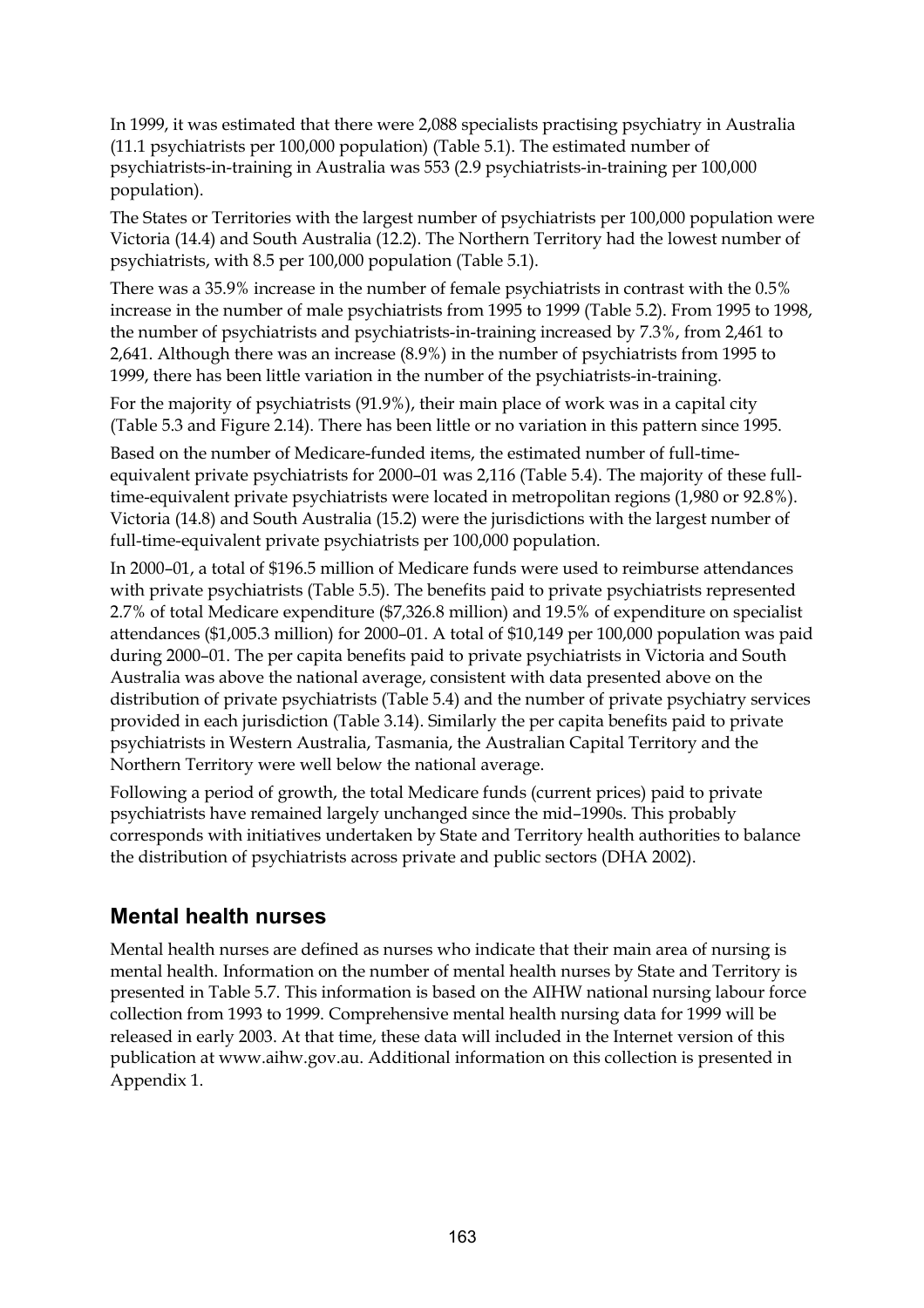| and Territories, 2000-01                                                                         |               |                    |                  |               |                           |               |      |                |               |
|--------------------------------------------------------------------------------------------------|---------------|--------------------|------------------|---------------|---------------------------|---------------|------|----------------|---------------|
| Full-time-equivalent<br>psychiatrists                                                            | $rac{8}{2}$   | ۵ľ                 | $\frac{d}{d}$    | ≸             | $\boldsymbol{\mathsf{s}}$ | Tas           | ACT  | Ξ              | Total         |
| Number                                                                                           |               |                    |                  |               |                           |               |      |                |               |
| Metropolitan                                                                                     | 3172          | $\circ$<br>33      | 1416             | $\frac{2}{3}$ | 112.1                     | 13.4          | 108  | $\frac{2}{2}$  | 990.0         |
| Rural and remote                                                                                 | 23.5          | 4<br>ఞ             | 214              | 25            | $\overline{2}$            | 53            |      | $\overline{0}$ | 682           |
| Total all regions                                                                                | 3407          | တ<br>351           | 163.1            | 566           | 114.2                     | 187           | 10.8 | 23             | 1,058.3       |
| Per 100,000 population <sup>(a)</sup>                                                            |               |                    |                  |               |                           |               |      |                |               |
|                                                                                                  |               |                    |                  |               |                           |               |      |                |               |
| Metropolitan                                                                                     | c<br>o        | $\tilde{c}$        | $\overline{6}$ / | ွာ            | 10.2                      | စီ            | 35   | $\frac{4}{3}$  | 72            |
| Rural and remote                                                                                 | $\frac{5}{1}$ | $\mathbf{\hat{c}}$ | $\frac{6}{1}$    | $\frac{5}{2}$ | G O                       | $\frac{6}{1}$ | I    | $\overline{0}$ | $\frac{3}{1}$ |
| Total all regions                                                                                | ွိ            | 4                  | $\frac{6}{4}$    | $\frac{1}{3}$ | $\frac{6}{5}$             | $\frac{0}{4}$ | 35   | 12             | 55            |
| (a) Rates are crude rates based on estimated resident population at 30 June 2000.<br>Source: DHA |               |                    |                  |               |                           |               |      |                |               |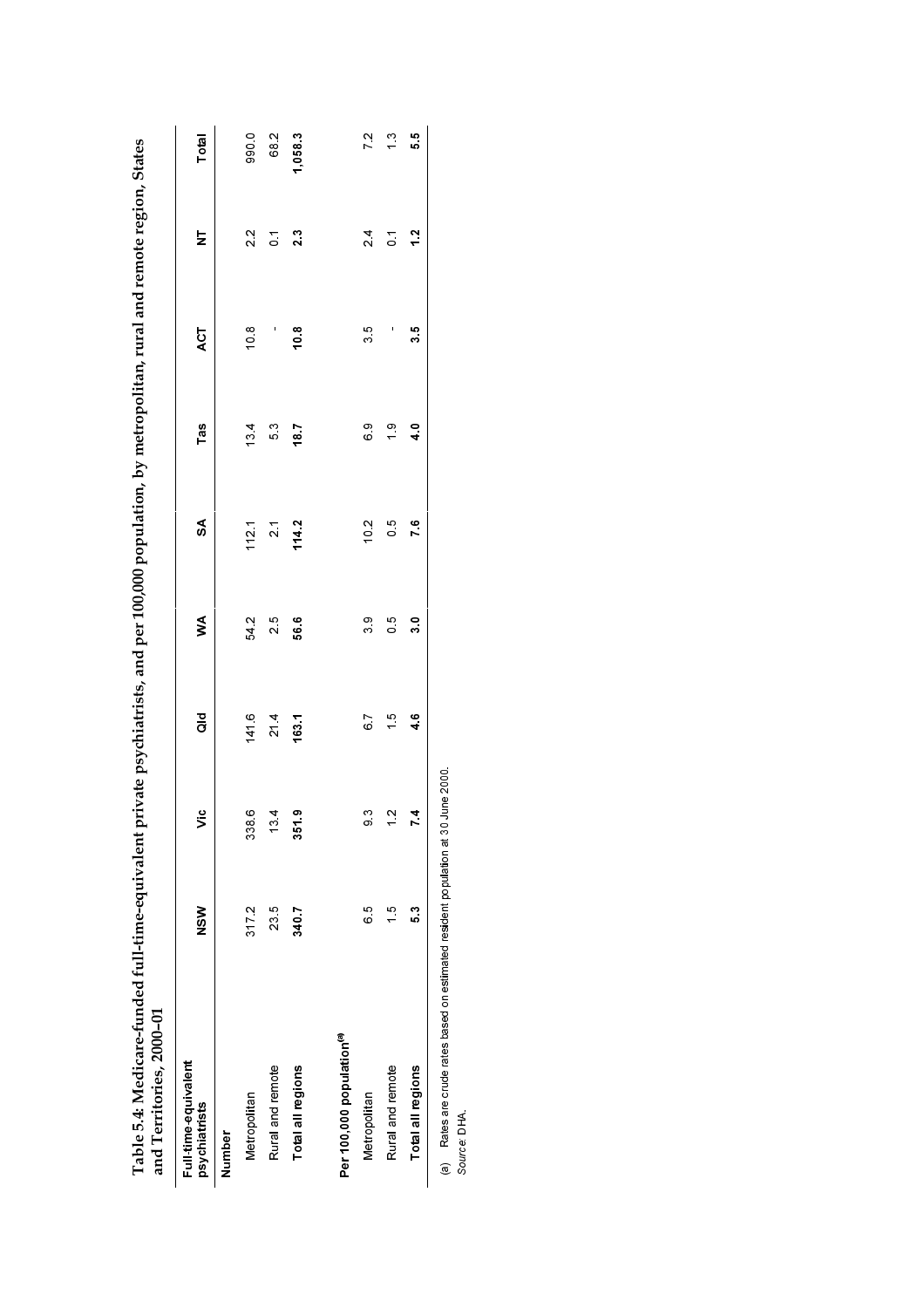|                                     | Table 5.5: Medicare expenditure (\$'000) on services provided by private psychiatrists by schedule item, States and Territories, 2000-01 |                                                                   |               |                         |               |                |                             |                |                                           |              |
|-------------------------------------|------------------------------------------------------------------------------------------------------------------------------------------|-------------------------------------------------------------------|---------------|-------------------------|---------------|----------------|-----------------------------|----------------|-------------------------------------------|--------------|
| Code                                | Description                                                                                                                              | NSW                                                               | ۶Ë            | ă                       | ⋚             | న              | Tas                         | ACT            | ξ                                         | <b>Total</b> |
| Patient attendances                 |                                                                                                                                          |                                                                   |               |                         |               |                |                             |                |                                           |              |
| Consulting rooms                    |                                                                                                                                          |                                                                   |               |                         |               |                |                             |                |                                           |              |
| 300, 310                            | 15 minutes or less                                                                                                                       | 908.7                                                             | 302.0         | 174.4                   | 82.0          | 75.7           | 24.3                        | 37.3           | 32.7                                      | 1,637.1      |
| 302, 312                            | 16 to 30 minutes                                                                                                                         |                                                                   | 4,769.2       | 3,603.5                 | 1,109.0       | 1,407.8        | 504.6                       | 238.7          | 76.0                                      | 17,818.5     |
| 304, 314                            | 31 to 45 minutes                                                                                                                         | 6,109.7<br>11,696.7<br>13,606.4<br>2,055.0<br>4,131.3<br>59,507.7 | 12,795.3      | 8,327.4                 | 2,379.1       | 3,792.3        | 1,312.0                     | 361.7          | 100.5                                     | 40,764.9     |
| 306, 316                            | 46 to 75 minutes                                                                                                                         |                                                                   | 35,703.0      | 13,465.5                | 4,782.7       | 11,306.6       | 1,081.1                     | 824.3          | 173.2                                     | 101,942.8    |
| 308, 318                            | Over 75 minutes                                                                                                                          |                                                                   | 1,706.5       | 1,105.4                 | 476.9         | 783.2          | 174.4                       | $-91.1$        | 11.5                                      | 6,404.0      |
| 319                                 | Selected cases ( $>45$ mins)                                                                                                             |                                                                   | 4,217.6       | 1,254.3                 | 135.5         | 1,168.5        | 103.6                       | 55.1           | 5.6                                       | 11,071.5     |
|                                     | Total                                                                                                                                    |                                                                   | 59,493.7      | 27,930.5                | 8,965.2       | 18,534.2       | 3,199.9                     | 1,608.1        | 399.5                                     | 179,638.9    |
| Hospital                            |                                                                                                                                          |                                                                   |               |                         |               |                |                             |                |                                           |              |
| 320                                 | 15 minutes or less                                                                                                                       | 68.8                                                              | 186.6         | 112.3                   | 63.7          | 59.5           | 19.5                        | 3.8            | $0.\overline{3}$                          | 514.6        |
| 322                                 | 16 to 30 minutes                                                                                                                         | 652.6                                                             | 850.6         | 1,397.4                 | 445.9         | 490.5          | 99.7                        | 23.3           | 6.4                                       | 3,966.2      |
| 324                                 | 31 to 45 minutes                                                                                                                         | $1,032.9$<br>$1,180.8$<br>$284.5$<br>$3,219.5$                    | 907.0         | 767.1                   | 326.0         | 373.8          | 136.2                       | 21.1           | 3.5                                       | 3,567.6      |
| 326                                 | 46 to 75 minutes                                                                                                                         |                                                                   | 1,103.8       | 577.7                   | 317.3         | 311.9          | 106.9                       | 29.2           | ာ ၁<br>၁<br>၁<br>၁                        | 3,630.9      |
| 328                                 | Over 75 minutes                                                                                                                          |                                                                   | 136.2         | 112.1                   | 65.0          | 50.8           | 18.8                        | $\frac{2}{8}$  |                                           | 676.1        |
|                                     | Total                                                                                                                                    |                                                                   | 3,184.4       | 2,966.6                 | 1,217.9       | 1,286.5        | 381.1                       | 85.5           | 13.9                                      | 12,355.3     |
| Other location                      |                                                                                                                                          |                                                                   |               |                         |               |                |                             |                |                                           |              |
| 330                                 | 15 minutes or less                                                                                                                       | 29.0                                                              | 3.9           | 0.6                     | 4.6           | 0.4            | $\frac{0}{0}$               | ိ              | $\overline{0}$                            | 38.6         |
| 332                                 | 16 to 30 minutes                                                                                                                         |                                                                   | 56.1          | 5.6                     | 22.4          | 4.5            |                             | $\frac{8}{2}$  |                                           | 152.5        |
| 334                                 | 31 to 45 minutes                                                                                                                         | 62.1<br>99.2<br>162.1                                             | 162.0         | 10.2                    | $\frac{1}{2}$ | 18.8           | $\frac{0}{1}$ $\frac{0}{2}$ | $\frac{15}{1}$ | $\begin{array}{c} 0.0 \\ 0.0 \end{array}$ | 296.4        |
| 336                                 | 46 to 75 minutes                                                                                                                         |                                                                   | 195.7         | 12.1                    | 10.8          | 42.0           | 34                          |                | $\overline{0}$                            | 427.4        |
| 338                                 | Over 75 minutes                                                                                                                          | $199.4$<br>551.7                                                  | 35.6          | $\overline{\circ}$      | 7.6           | $11.8$<br>77.6 | 7.7                         | $\frac{3}{2}$  | $\overline{0}$                            | 263.4        |
|                                     | Total                                                                                                                                    |                                                                   | 453.2         | 36.6                    | 47.5          |                |                             | ္ဘီ            | o.o                                       | 1,178.2      |
| Other services                      |                                                                                                                                          |                                                                   |               |                         |               |                |                             |                |                                           |              |
| 342, 344, 346                       | Group psychotherapy                                                                                                                      | 686.3                                                             | 1,410.5       | 183.6                   | 58.4          | 123.1          | 27.7                        |                | 0.6                                       | 2,495.4      |
| 348, 350, 352                       | Interview with non-patient                                                                                                               | 76.9                                                              | 48.7          | 39.9                    | 55.9          | 18.3           | 7.5                         | 23             | $0.\overline{3}$                          | 249.8        |
| 14224                               | Electroconvulsive therapy <sup>(a)</sup>                                                                                                 | 142.7<br>905.9                                                    | 153.8         | 173.8                   | 32.5          | 49.8           | 19.1                        | 3.6            | $\overline{0}$                            | 575.4        |
|                                     | Total                                                                                                                                    |                                                                   | 1,613.0       | 397.3                   | 146.8         | 191.2          | 54.3                        | 11.2           | $\mathcal{O}$                             | 3,320.6      |
| Total expenditure (\$'000)          |                                                                                                                                          | 64,184.8                                                          | 64,744.3      | 31,331.1                | 10,377.4      | 20,089.5       | 3,643.0                     | 1,708.6        | 414.3                                     | 196,493.0    |
| Per 1,000 population <sup>(b)</sup> |                                                                                                                                          | 9,771.0                                                           | 13,513.0      | 8,695.7                 | 5,480.5       | 13,293.9       | 7,713.5                     | 5,351.1        | 2,087.4                                   | 10,149.1     |
|                                     | (a) The data for the electrocopyulsive therapy item may include data for measure                                                         |                                                                   | nractitionare | other than nevohiatriet |               |                |                             |                |                                           |              |

ġ (a) The data for the electroconvulsive therapy item may include data for medical practitioners other than psychiatrists. (a) The data for the electroconvulsive therapy item may include data for medical practitioners other than psychiat<br>(b) The rate per 1,000 population is a crude rate based on the estimated resident population at December 20

(b) The rate per 1,000 population is a crude rate based on the estimated resident population at December 2000. *Source:* HIC.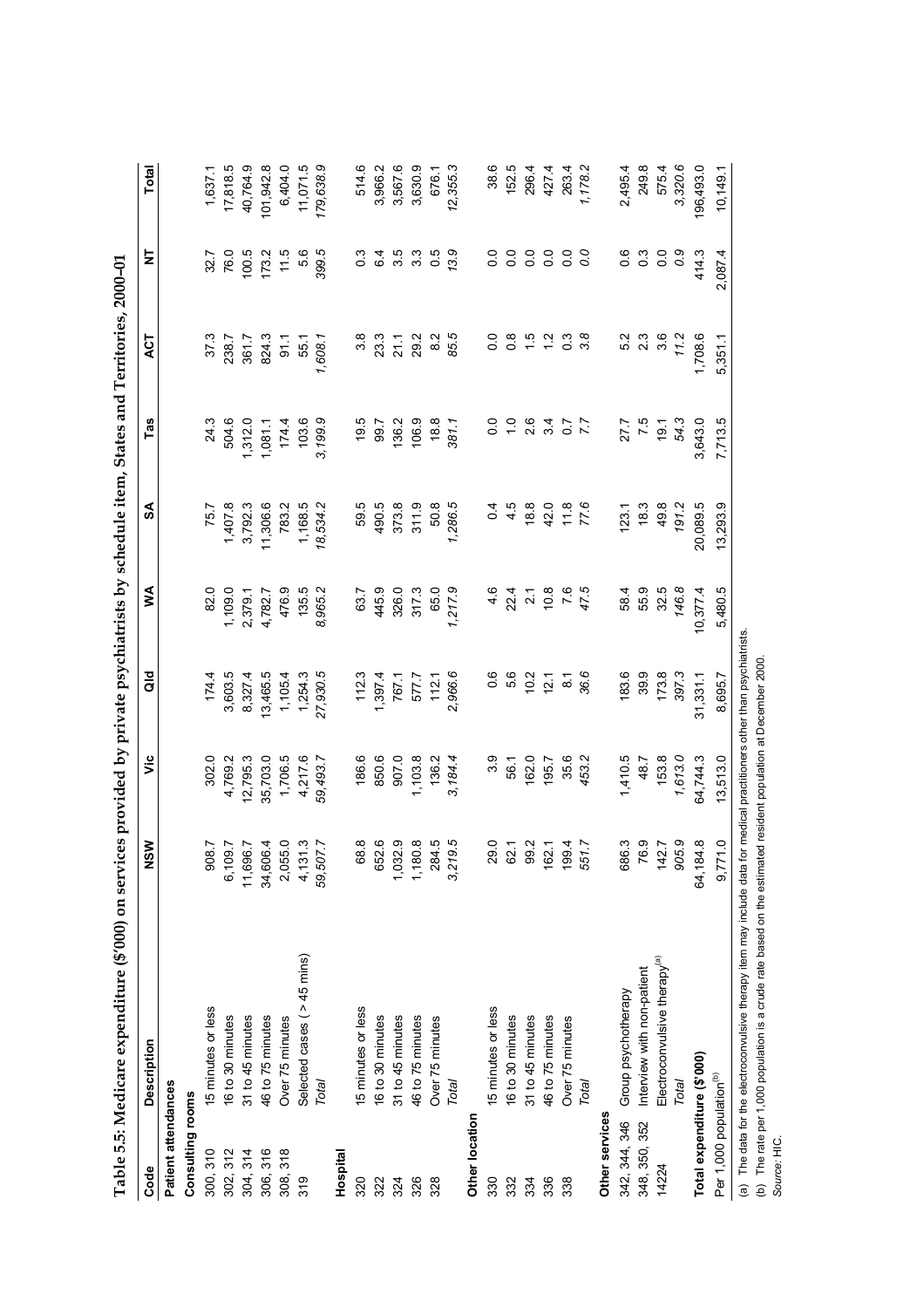|                                                                               | <b>2000-01</b>   |
|-------------------------------------------------------------------------------|------------------|
|                                                                               | $-0.000 - 0.000$ |
|                                                                               |                  |
|                                                                               | 1997-98          |
|                                                                               | 1996-97          |
|                                                                               | 1995-96          |
|                                                                               | 1994-95          |
| ces provided by private psychiatrists (current prices), 1990-91 to 2000-01(a) | 1993-94          |
|                                                                               | အို              |
|                                                                               | 1991-92          |
|                                                                               | $990 - 91$       |
| l'able 5.6: Medicare expenditure ('                                           |                  |
|                                                                               |                  |

|                                                                                                                            | 1990-01 1991 1992-098         | 993-94    | 1994-95   | 1995-96   | 1996-97   | 1997-98   | LO-000Z 00-666L 66-866L          |  |
|----------------------------------------------------------------------------------------------------------------------------|-------------------------------|-----------|-----------|-----------|-----------|-----------|----------------------------------|--|
| Total expenditure <sup>(b)</sup>                                                                                           | 138,927.3 152,905.3 169,530.3 | 183,411.9 | 189,810.3 | 197,546.2 | 193,009.8 | 190,529.8 | 191,871.7 193,381.3 196,493.0    |  |
| Per 1,000 population <sup>(b)</sup>                                                                                        | $8,141.0$ $8,847.0$ $9,690.4$ | 10,381.6  | 10,632.5  | 10,933.0  | 10,542.6  | 10.287.2  | $10,245.6$ $10,213.4$ $10,149.1$ |  |
| (a) The year in which the Medicare claim was processed. This is not necessarily the year in which the service was provided |                               |           |           |           |           |           |                                  |  |

 $rac{5}{2}$  $\sum_{i=1}^n$  $\geq$ (a) The year in which the Medicare claim was processed. This is not necessari<br>(b) Does not include non-psychiatrist services for electroconvulsive therapy.<br>Source: DHA.

(b) Does not include non-psychiatrist services for electroconvulsive therapy. *Source:* DHA.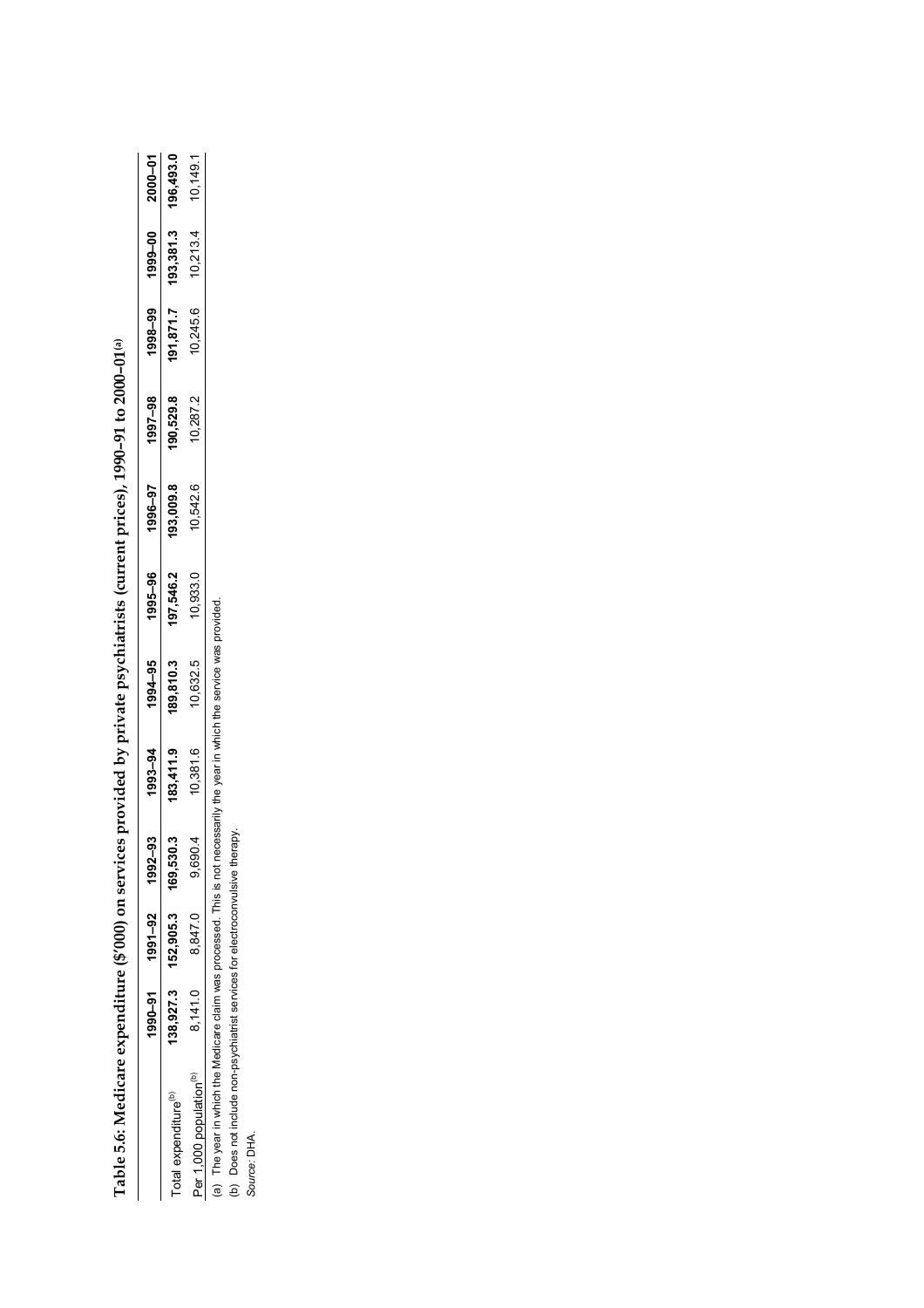|                                                                         |            |         |       |                                        |                                 |      |                    |               |                            | <b>Total</b>                  |
|-------------------------------------------------------------------------|------------|---------|-------|----------------------------------------|---------------------------------|------|--------------------|---------------|----------------------------|-------------------------------|
| Year <sup>(a)</sup>                                                     | <b>NSM</b> | ں<br>ح  | aid   | Š                                      | SA                              | Tas  | ACT                | ż             |                            | Number Per 100,000 population |
| 1999 <sup>(b)</sup>                                                     | n a        | ດ.<br>C | n.a.  | n.a.                                   |                                 | n.a. |                    | n.a.          |                            | 63.7                          |
| 1997                                                                    | 4,254      | 060     | 2,222 |                                        |                                 |      | n.a.<br>127<br>115 | 75            | 12,174<br>12,294<br>11,255 | 66.0<br>61.1                  |
| 1996                                                                    | 3,649      | 3,083   | 2,013 |                                        |                                 |      |                    | 89            |                            |                               |
| 1995                                                                    | 3,532      | 3,183   | 1,900 |                                        |                                 |      | $\frac{21}{2}$     | 58            | 11,250                     | 61.8                          |
| 1994                                                                    | 3,516      | 3,201   | 2,019 | $1,123$<br>$1,103$<br>$1,091$<br>$873$ | n.a.<br>1,134<br>1,149<br>1,311 | 222  | 122                | $\frac{8}{2}$ | 11,352                     | 63.2                          |
| 1993                                                                    | 3,520      | 3,191   | 1,822 | 826                                    | 1,344                           | 231  | 126                | 75            | 11,135                     | 62.7                          |
| (a) Data are unavailable for 1998 as the survey has been conducted bier |            |         |       | mially since 1997                      |                                 |      |                    |               |                            |                               |

Table 5.7: Mental health nurses, and per 100,000 population, States and Territories, 1993 to 1999 **Table 5.7: Mental health nurses, and per 100,000 population, States and Territories, 1993 to 1999**

(b) State and Territory mental health nurse data unavailable at time of publication. Due to be released later in 2003. (b) State and Territory mental health nurse data unavailable at time of publication. Due to be released later in 2003.

n.a. not available. n.a. not available.

Source: AIHW 2001a. *Source:* AIHW 2001a.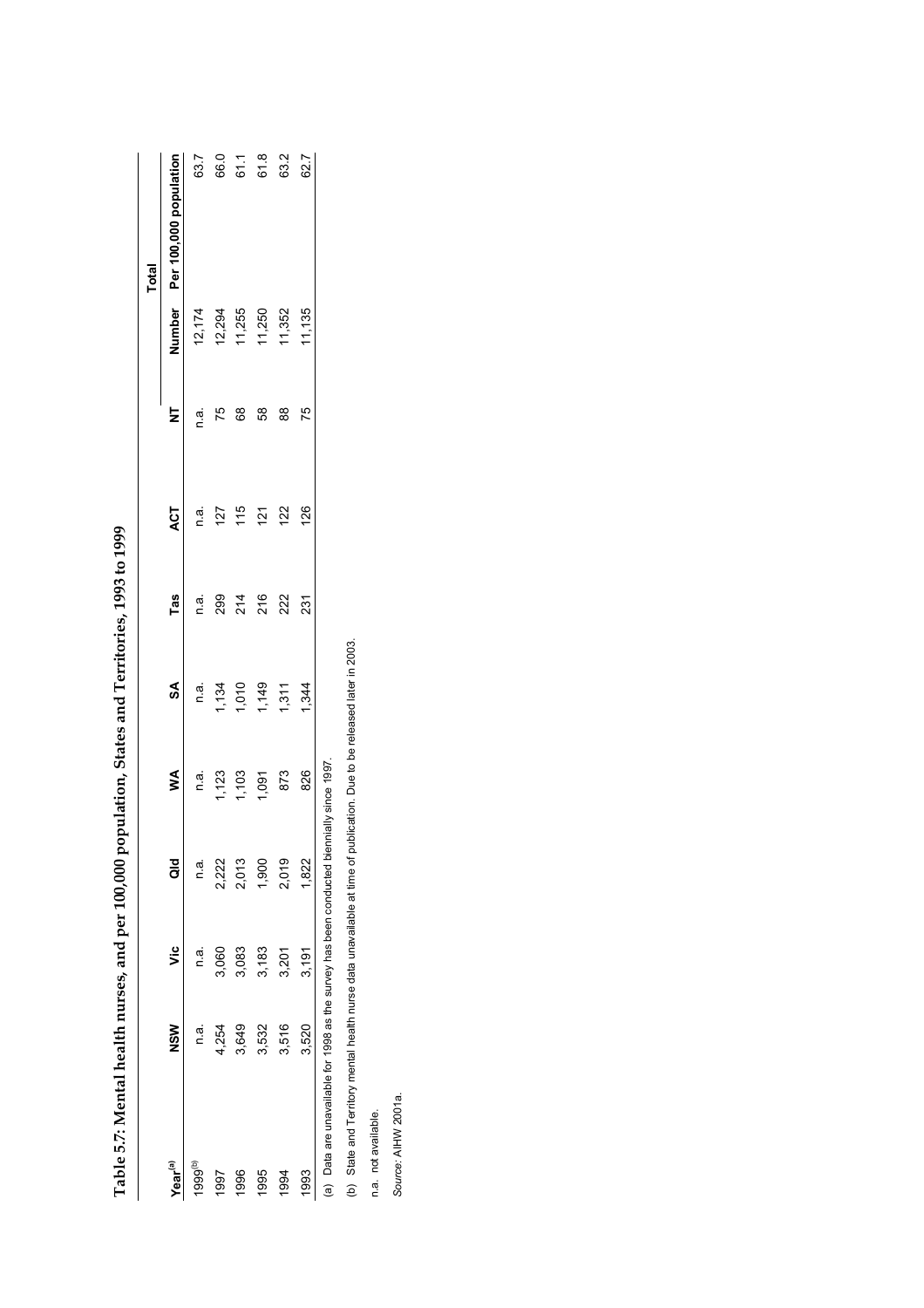The number of mental health nurses remained fairly stable between 1993 and 1996 (Table 5.7 and Figure 2.13). However, in 1997, there was an increase of 9.2% in the mental health nursing workforce, from 11,255 to 12,294. In 1999, there were 12,294 mental health nurses, of whom 4,170 were male and 8,123 were female.

### **Expenditure on mental health-related medications**

The purchase costs of many medications prescribed by private psychiatrists and general practitioners are fully or partially reimbursed through the PBS. This section presents PBS expenditure data for prescriptions from general practitioners for mental health-related medications, and all prescriptions by private psychiatrists. PBS medication data are classified using the ATC classification. Mental health-related medications for the purpose of this report were defined using the ATC codes for antipsychotic (ATC code N05A), anxiolytic (N05B), hypnotic and sedative (N05C) and antidepressant (N06A) medications. Refer to Appendix 3 for more information on the ATC codes used to define mental health-related medications.

PBS expenditure data for all prescriptions from private psychiatrists and mental healthrelated medications prescribed by general practitioners are presented in Tables 5.8 and 5.9. There was more PBS expenditure on mental health-related medications prescribed by general practitioners (\$321.2 million) than on those prescribed by private psychiatrists (\$88.0 million). Almost 62.8% of PBS funds relating to general practitioner mental healthrelated prescriptions were for antidepressant medication. For private psychiatrist prescriptions, antipsychotic medications accounted for the majority of PBS funds paid (50.5%), with antidepressants a close second (38.4%).

The Northern Territory had the lowest rate of PBS expenditure for mental health-related medication prescribed by these medical practitioners, at \$6,000 per 1,000 population. Victoria (\$22,700 per 1,000 population) and South Australia (\$25,100 per 1,000 population) had the highest rates of PBS expenditure for these medications, possibly reflecting their greater per capita number of private psychiatrists (Table 5.1).

## **Public community mental health establishments**

This section describes community mental health establishments in terms of the number of establishments, availability of beds, staff employed and expenditure. The data in this section relate only to public community mental health care establishments, as data on nongovernment community mental health establishments are not available. The AIHW National Community Mental Health Establishment Database (NCMHED) collates available bed, separation, staff and expenditure data for each public community mental health care establishment in Australia, from routine administrative collections. Further information on the NCMHED can be found in Appendix 1.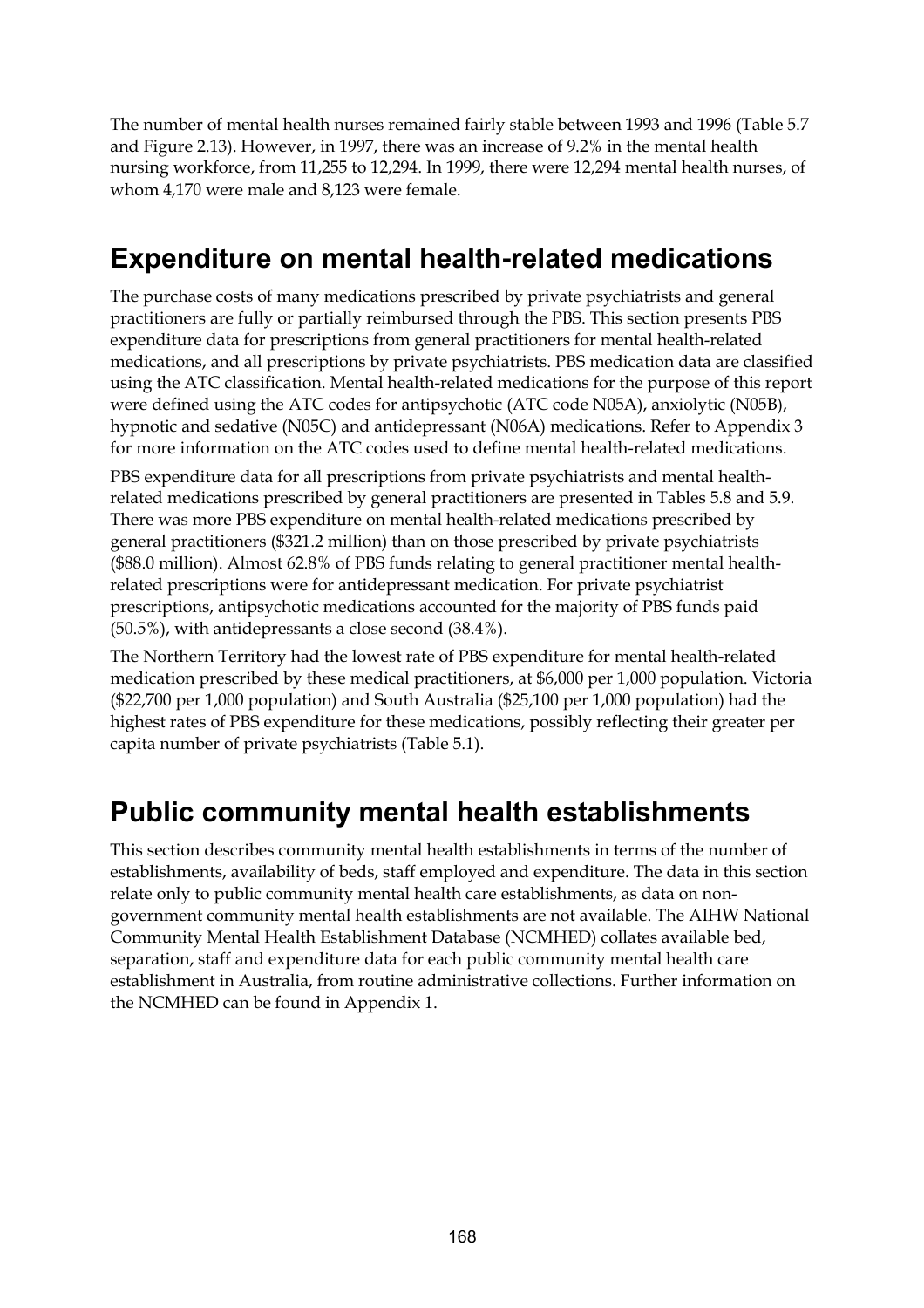|                    | and Territories, <sup>(a)</sup> 2000-01              |                   |                          |                |                  |                   |                  |                   |                         |                      |
|--------------------|------------------------------------------------------|-------------------|--------------------------|----------------|------------------|-------------------|------------------|-------------------|-------------------------|----------------------|
| code<br><b>ATC</b> | <b>Description</b>                                   | NSW               | yic                      | $\frac{6}{9}$  | ≸                | SA                | Tas              | ACT               | $\overline{\mathsf{z}}$ | Total <sup>(b)</sup> |
| ⋖                  | Alimentary tract & metabolism                        | 198               | 169                      | 125            | 27               | 53                |                  |                   |                         | 604                  |
| m                  | Blood & blood-forming organs                         | $\tilde{c}$       | $\circ$                  | $\circ$        |                  | ო                 |                  | 0                 |                         | $\tilde{\bm{c}}$     |
| ပ                  | Cardiovascular system                                | 353               | 250                      | 162            | 89               | SS                | 27               | თ                 | N                       | 1,000                |
| ≏                  | Dermatologicals                                      | $\frac{1}{2}$     | $\tilde{c}$              | $\circ$        |                  | $\mathbf{\Omega}$ |                  |                   | c                       | $\frac{8}{3}$        |
| ပ                  | Genitourinary system & sex hormones                  | $^{\rm 68}$       | 55                       | 3              | တ                | $\Omega$          |                  |                   |                         | 230                  |
| ェ                  | Systemic hormonal preparations, excl sex<br>hormones | $\frac{1}{2}$     | 15                       | 51             | Ю                |                   |                  | 0                 | 0                       | 52                   |
|                    | General anti-infectives for systematic use           | 55                | 52                       | $\ddot{4}$     | $\div$           | చ                 | N                |                   | N                       | 185                  |
|                    | Antineoplastic & immunomodulating agents             | 65                | 39                       | 22             | $\infty$         | Ю                 |                  |                   | $\circ$                 | 142                  |
| Σ                  | Musculoskeletal system                               | $\overline{5}$    | 122                      | 5              | 17               | 26                |                  | $\mathbf{\Omega}$ |                         | 327                  |
| z                  | Central nervous system                               |                   |                          |                |                  |                   |                  |                   |                         |                      |
| N <sub>05</sub> A  | Antipsychotics                                       | 5,288             | 13,310                   | 7,137          | 2,205            | 4,303             | 498              | 903               | 89                      | 44,490               |
| N05B               | Anxiolytics                                          | 259               | 445                      | $\frac{88}{2}$ | $\ddot{t}$       | 103               | 39               | $\overline{a}$    |                         | 1,090                |
| N <sub>05</sub> C  | Hypnotics & sedatives                                | $\mathbb{S}^3$    | $\overline{5}$           | 48             | $\frac{6}{5}$    | 29                | S                | $\mathbf{\Omega}$ |                         | 261                  |
| NO6A               | Antidepressants                                      | 9,466             | 10,075                   | 6,215          | 3,008            | 3,498             | 785              | 486               | 5                       | 33,829               |
|                    | Other                                                | 1,476             | 1,519                    | 871            | POZ              | 561               | $146$<br>$1,477$ | $\overline{60}$   | 25                      | 5,420                |
|                    | Total                                                | 26,552            | 25,440                   | 14,460         | 5,979            | 8,494             |                  | 1,458             | 147                     | 85,090               |
| ௳                  | Antiparasitic products                               | $\mathbf{\Omega}$ | $\sim$                   |                | $\circ$          |                   |                  | $\circ$           | $\circ$                 |                      |
| œ                  | Respiratory system                                   | $\overline{r}$    | $\mathcal{L}$            | 50             | Ξ                | $\overline{c}$    |                  | N                 | o                       | 244                  |
| ပ                  | Sensory organs                                       | $\frac{1}{4}$     | $\overline{\phantom{a}}$ | $\circ$        | $\sim$           | $\frac{1}{2}$     |                  | $\circ$           | $\circ$                 | $\tilde{\circ}$      |
|                    | Total <sup>(c)</sup>                                 | 27,524            | 26,254                   | 15,014         | 6,127            | 8,754             | 1,549            | 1,482             | 154                     | 88,044               |
|                    | Per 1,000 population (\$)                            | 4.3               | 5.5                      | 4.2            | $3.\overline{3}$ | 5.8               | 3.3              | 4.8               | $0.\overline{8}$        | 4.6                  |

Table 5.8: Pharmaceutical Benefits Scheme expenditure (\$'000) on pharmaceuticals prescribed by private psychiatrists by pharmaceutical group, States **Table 5.8: Pharmaceutical Benefits Scheme expenditure (\$'000) on pharmaceuticals prescribed by private psychiatrists by pharmaceutical group, States**

(a) State/Territory is determined according to the address of the pharmacy supplying the item.<br>(c) Includes State or Territory unknown.<br>(d) Includes ATC unknown or various (Chapter V). (a) State/Territory is determined according to the address of the pharmacy supplying the item. (c) Includes State or Territory unknown.

(d) Includes ATC unknown or various (Chapter V).

Source: DHA. *Source:* DHA.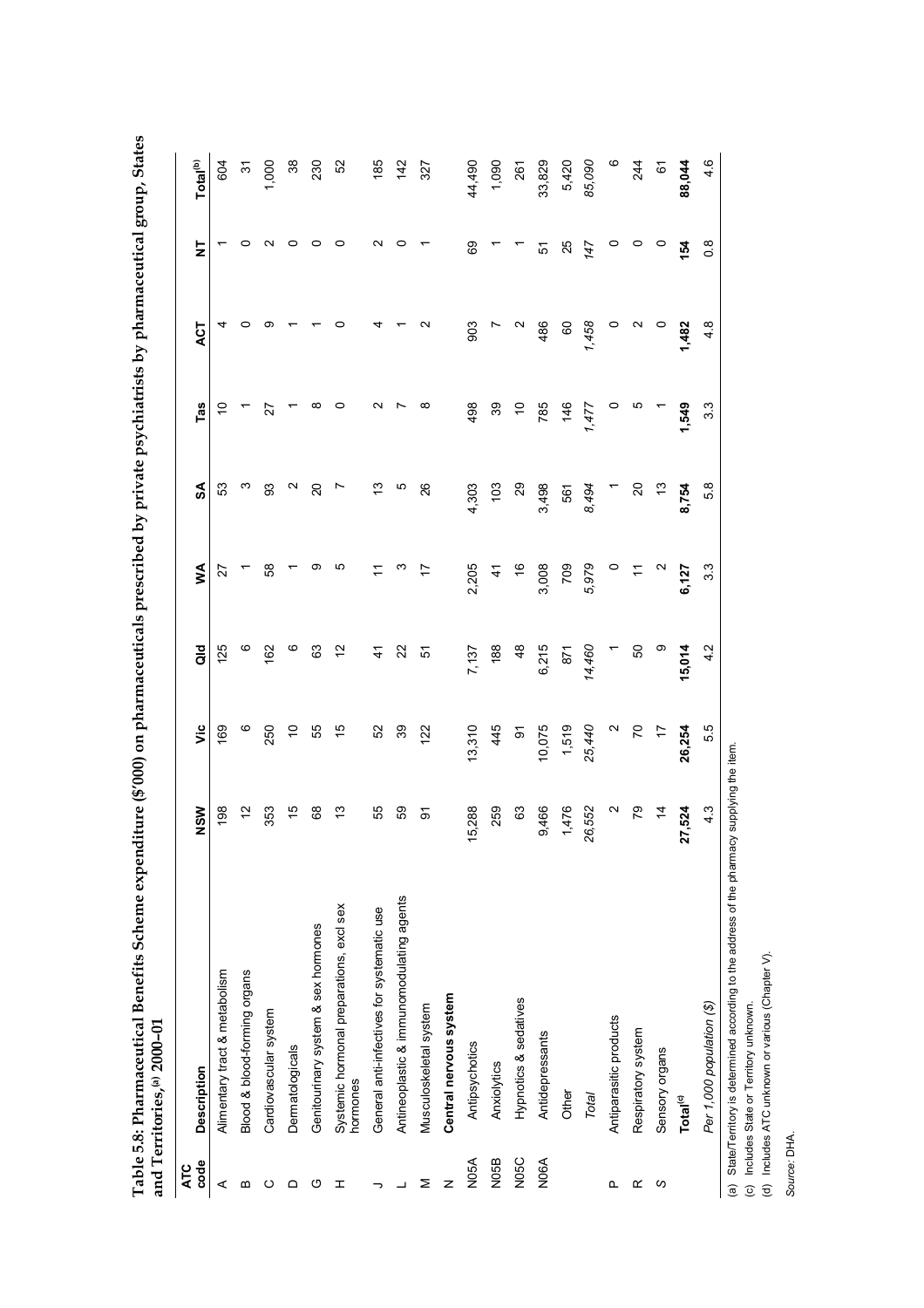| code<br><b>ATC</b> | <b>Description</b>                                                                             | <b>NSM</b> | ۶Ë      | ă      | ≸      | S      | Tas   | ACT   | ż     | Total <sup>(b)</sup> |
|--------------------|------------------------------------------------------------------------------------------------|------------|---------|--------|--------|--------|-------|-------|-------|----------------------|
|                    | General practitioners                                                                          |            |         |        |        |        |       |       |       |                      |
|                    | N05A Antipsychotics                                                                            | 26,786     | 23,636  | 14,730 | 5,445  | 8,098  | 1,543 | 955   | 240   | 89,931               |
| N05B               | Anxiolytics                                                                                    | 4,034      | 3,937   | 2,650  | 996    | 1,231  | 580   | 117   | 34    | 13,635               |
| N05C               | Hypnotics & sedatives                                                                          | 3,825      | 3,264   | 2,090  | 1,202  | 1,083  | 380   | 8     | 30    | 12,020               |
| N06A               | Antidepressants                                                                                | 58,869     | 50,069  | 41,185 | 21,899 | 17,911 | 6,170 | 3,110 | 699   | 201,718              |
|                    | Total (\$'000)                                                                                 | 94,719     | 81,717  | 61,379 | 29,980 | 28,830 | 8,738 | 4,327 | 1,009 | 321,195              |
|                    | General practitioners and private psychiatrists<br>Per 1,000 population (\$)                   | 14.7       | 171     | 17.2   | 15.9   | 19.3   | 18.6  | 13.9  | 5.2   | 16.8                 |
|                    |                                                                                                |            |         |        |        |        |       |       |       |                      |
|                    | Total (\$'000)                                                                                 | 122,243    | 107,972 | 76,392 | 36,106 | 37,584 | 0,287 | 5,809 | 1,163 | 409,239              |
|                    | Per 1,000 population (\$)                                                                      | 18.9       | 22.7    | 21.4   | 19.2   | 25.1   | 21.9  | 18.7  | C.G   | 21.4                 |
|                    | (a) State/Territory is determined according to the address of the pharmacy supplying the item. |            |         |        |        |        |       |       |       |                      |
|                    | (b) Includes State or Territory unknown.                                                       |            |         |        |        |        |       |       |       |                      |
| Source: DHA.       |                                                                                                |            |         |        |        |        |       |       |       |                      |
|                    |                                                                                                |            |         |        |        |        |       |       |       |                      |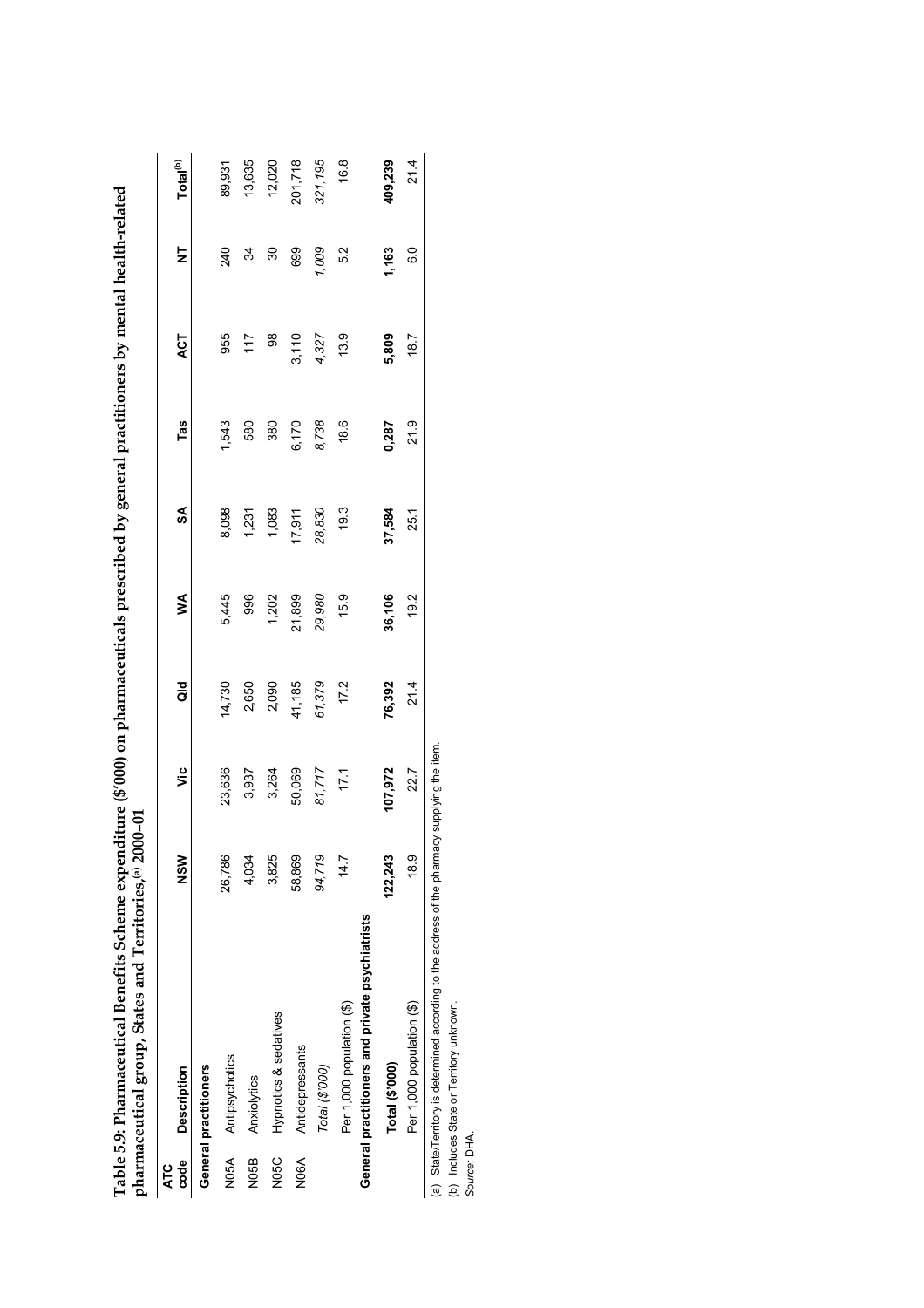|                                                              | 1997-98 | 1998-99 | 1999-00 | 2000-01 |
|--------------------------------------------------------------|---------|---------|---------|---------|
| <b>Public psychiatric hospitals</b>                          |         |         |         |         |
| Number of establishments                                     | 24      | 21      | 22      | 23      |
| Available beds <sup>(c)</sup>                                | 3,112   | 2,943   | 2,759   | 2,478   |
| Full-time-equivalent staff                                   | 6,128   | 6,395   | 6,274   | 5,601   |
| Total salaries and wages expenditure (\$'000)                | 276,877 | 318,056 | 303,812 | 281,494 |
| Total non-salary expenditure (\$'000) <sup>(d)</sup>         | 100,962 | 119,284 | 133,078 | 135,194 |
| Total recurrent expenditure (\$'000) <sup>(d)</sup>          | 377,839 | 437,340 | 423,827 | 416,688 |
| Revenue $(\$'000)^{(d)}$                                     | 22,406  | 22,131  | 19,769  | 21,978  |
| Private psychiatric hospitals <sup>(e)</sup>                 |         |         |         |         |
| Number of establishments                                     | 23      | 26      | 24      | 24      |
| Available beds <sup>(b)</sup>                                | 1,344   | 1,471   | 1,369   | 1,369   |
| Full-time-equivalent staff                                   | 1,514   | 1,660   | 1,572   | 1,566   |
| Recurrent expenditure $(\$'000)^{(d)}$                       | 111,141 | 123,601 | 122,498 | 133,491 |
| Public community mental health establishments <sup>(f)</sup> |         |         |         |         |
| Number of establishments <sup>(b)</sup>                      | n.a.    | 208     | 232     | 233     |
| Available beds <sup>(c)</sup>                                | n.a.    | 1,301   | 1,171   | 1,306   |
| Full-time-equivalent staff                                   | n.a.    | 8,679   | 8,570   | 8,878   |
| Total salaries and wages expenditure (\$'000) <sup>(d)</sup> | n.a.    | 421,192 | 453,492 | 505,310 |
| Total non-salary expenditure (\$'000) <sup>(d)</sup>         | n.a.    | 166,409 | 177,865 | 187,029 |
| Total recurrent expenditure (\$'000) <sup>(d)</sup>          | n.a.    | 588,006 | 631,358 | 692,340 |

**Table 5.10: Summary of public and private psychiatric hospitals(a) and public community mental health establishments(b), Australia, 1997–98 to 2000–01**

(a) The number of hospitals reported can be affected by administrative and/or reporting arrangements and is not necessarily a measure of the number of physical hospital buildings or campuses.

(b) The count of public community mental health establishments can be affected by administrative and/or reporting arrangements and is not necessarily a measure of the number of service outlets.

(c) Average beds for the year.

(d) Expenditure and revenue data are based on current prices

(e) ABS defined private psychiatric hospitals as those that are licensed/approved by each State or Territory health authority and for which 50% or more of the total patient days were for psychiatric patients.

(f) No data available for 1997–98 from the National Community Mental Health Establishments Database.

n.a. not available.

*Source:* NPHED, PHEC, NCMHED.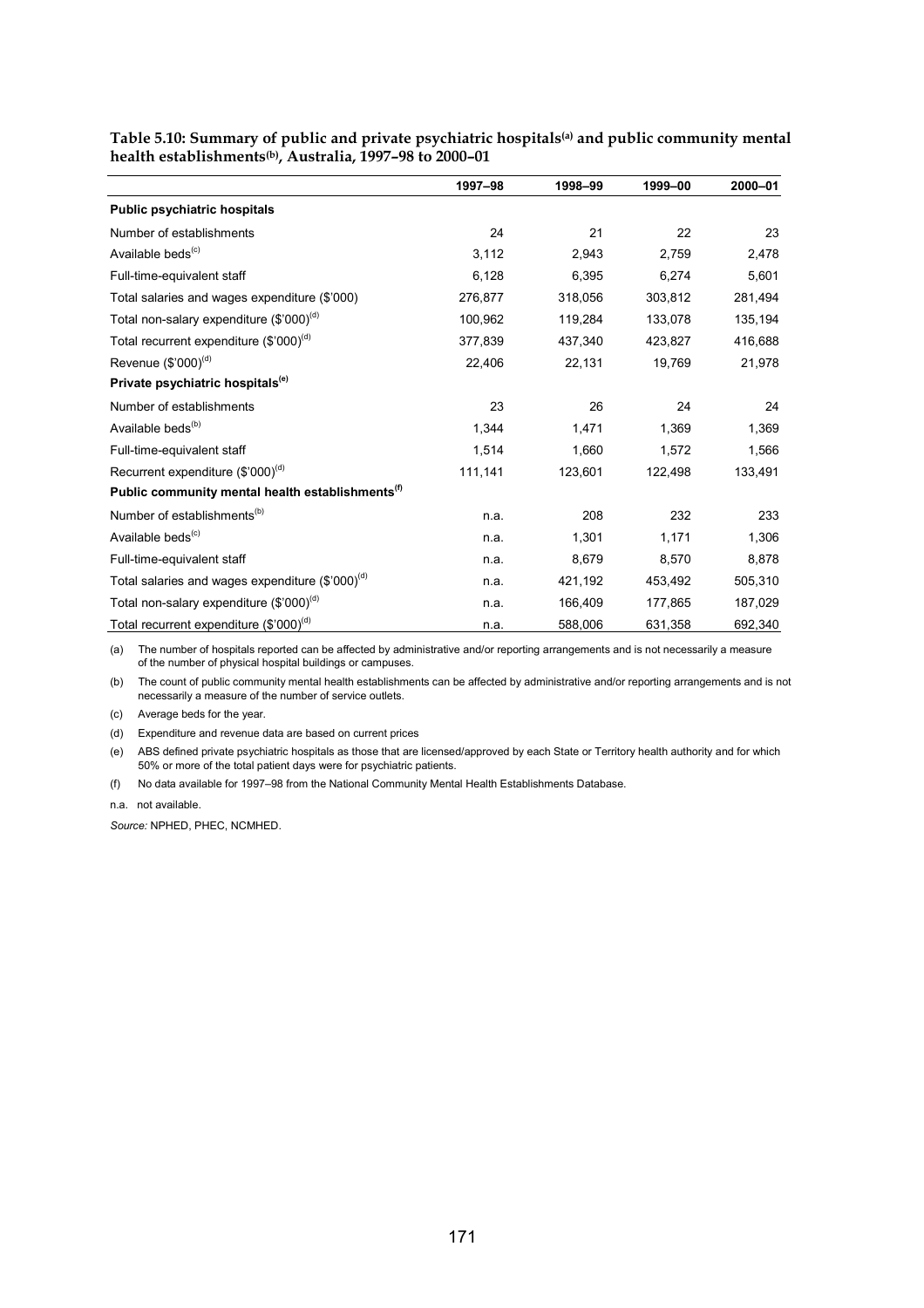| co<br>Co                                                                                       |                                             |  |
|------------------------------------------------------------------------------------------------|---------------------------------------------|--|
|                                                                                                |                                             |  |
|                                                                                                |                                             |  |
|                                                                                                |                                             |  |
|                                                                                                |                                             |  |
|                                                                                                |                                             |  |
|                                                                                                |                                             |  |
|                                                                                                |                                             |  |
|                                                                                                |                                             |  |
|                                                                                                |                                             |  |
|                                                                                                |                                             |  |
|                                                                                                |                                             |  |
|                                                                                                |                                             |  |
|                                                                                                |                                             |  |
|                                                                                                |                                             |  |
| ments, establishments with residential care services, available beds and available beds per 10 |                                             |  |
|                                                                                                |                                             |  |
|                                                                                                |                                             |  |
|                                                                                                |                                             |  |
|                                                                                                |                                             |  |
|                                                                                                |                                             |  |
|                                                                                                |                                             |  |
|                                                                                                |                                             |  |
|                                                                                                |                                             |  |
|                                                                                                |                                             |  |
|                                                                                                |                                             |  |
|                                                                                                |                                             |  |
|                                                                                                |                                             |  |
|                                                                                                |                                             |  |
|                                                                                                |                                             |  |
|                                                                                                |                                             |  |
|                                                                                                |                                             |  |
|                                                                                                |                                             |  |
| Table 5.11: Public community mental health establish                                           | population, States and Territories, 2000-01 |  |
|                                                                                                |                                             |  |
|                                                                                                |                                             |  |
|                                                                                                |                                             |  |
|                                                                                                |                                             |  |
|                                                                                                |                                             |  |
|                                                                                                |                                             |  |
|                                                                                                |                                             |  |
|                                                                                                |                                             |  |
|                                                                                                |                                             |  |

|                                                                                   | $rac{8}{2}$ | ئا   | ă | ≸                 | S       | las           | Ę                                                                                                                                          | Z  | <b>Total</b> |
|-----------------------------------------------------------------------------------|-------------|------|---|-------------------|---------|---------------|--------------------------------------------------------------------------------------------------------------------------------------------|----|--------------|
| Establishments <sup>(a)</sup>                                                     | თ           | 38   | ၶ | 8                 | నె      | $\frac{8}{2}$ | √<br>C                                                                                                                                     | cc | 233          |
| Establishments with residential care services                                     |             | 80   |   | $\mathsf{\alpha}$ |         | ∞             |                                                                                                                                            |    | ą9           |
| Available beds <sup>(b)</sup>                                                     | 206         | 80   |   | ≌                 | 24      | 32            | ន                                                                                                                                          |    | 306          |
| Available beds per 100,000 population <sup>(c)</sup>                              | 2           | 18.9 |   |                   | $\circ$ | 27.9          | ်<br>ဝ                                                                                                                                     |    | 6.7          |
| (a) The number of establishments reported can be affected by administrative and/o |             |      |   |                   |         |               | r reporting arrangements and is not pecessarily a measure of the number of service outlets. For details on the establishments reporting to |    |              |

on filmind; (a) The number of establishments reported can be affected can be affected by administrative and/or reporting arrangements and is not necessarily a measure of the number of service outlets. For details on the establishments (a) I he number of establishments re<br>NCMHED, refer to Appendix 6. NCMHED, refer to Appendix 6.

(b) Average available beds where possible; otherwise available beds at 30 June 2001.<br>(c) Rates are crude rates based on 31 December 2000 estimated resident population.<br>Source: NCMHED. (b) Average available beds where possible; otherwise available beds at 30 June 2001.

(c) Rates are crude rates based on 31 December 2000 estimated resident population.

*Source:* NCMHED.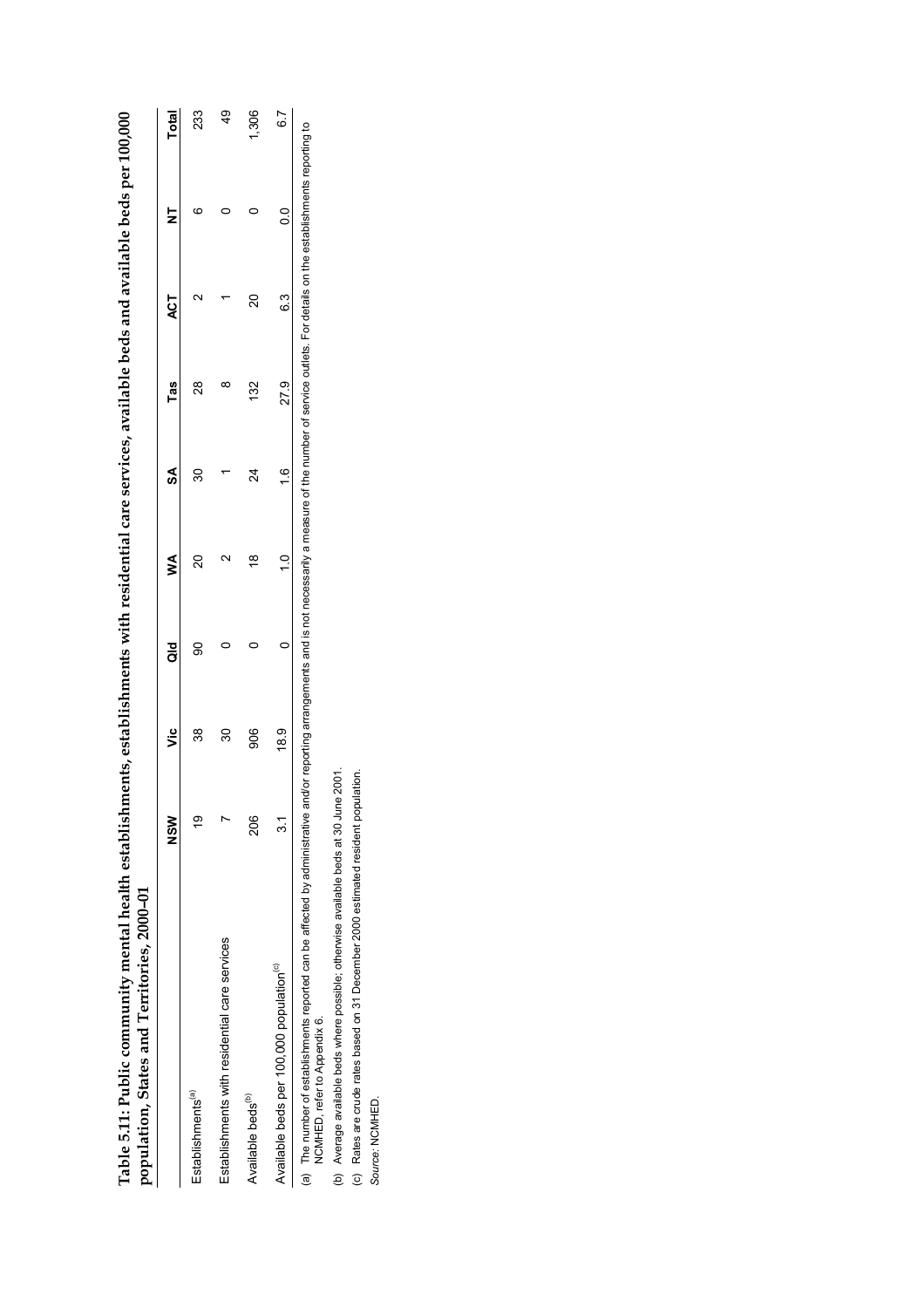Table 5.10 presents a summary of establishments, number of available beds, staffing and expenditure from NCMHED since 1998. Information from the NCMHED on the number of establishments by State and Territory in 2000–01 is presented in Table 5.11. A list of the establishments that report to NCMHED is presented in Table A6.2. Note that the definitions of the establishments varied between jurisdictions. In some jurisdictions, such as Tasmania and Queensland, the establishments were equivalent to individual service units, which can include hospital-based mental health outpatient and outreach services. In other jurisdictions, such as New South Wales, Victoria and Western Australia, entire health regions or areas were defined as establishments.

For these reasons, the number of establishments reported does not necessarily reflect the number of physical buildings or service outlets from which community mental health care was provided.

There were 1,306 available beds reported to the NCMHED for 2000–01. The 11.5% increase from the 1,171 reported for 1999–00 was largely attributable to a rise in available beds in New South Wales, South Australia and Tasmania. Queensland and Northern Territory public community mental health establishments did not provide residential care.

Data on the number of FTE staff employed in community mental health establishments by State and Territory are presented in Table 5.12. The FTE staff data presented are the average available staff for the year. Note that data collection by staff category is not consistent across all States and Territories, with some jurisdictions providing best estimates. A total of 8,933 FTE staff were employed in Australian community mental health establishments for 2000–01. This is an increase from the 8,548 FTE staff reported in 1999–00.

FTE staffing data by staff category were able to be supplied to the NCMHED by New South Wales, Queensland, South Australia, Tasmania, the Australian Capital Territory and the Northern Territory. For these six jurisdictions, the majority of the FTE staff were *Nurses* (37.4% or 1,855 FTE staff) and *Diagnostic & allied health professionals* (32.4% or 1,607 FTE staff). The community mental health care workforce of these five jurisdictions also included numbers of *Administrative & clerical staff* (16.3% or 809 FTE staff) and *Salaried medical officers* (7.9% or 393 FTE staff).

The recurrent expenditure on community mental health establishments in 2000–01 was \$702.1 million (Tables 5.13 and 5.14). The salary category made up 73.2% (\$514.2 million) of total expenditure. Salary payments include salaries and wages, payments to staff on paid leave, workers compensation, and salaries paid to contract staff for supply of labour. Nonsalary expenditure includes expenses for medical supplies (excluding equipment purchases), administrative expenses and drug supplies expenses.

New South Wales, Queensland, Tasmania, the Australia Capital Territory and the Northern Territory were able to supply their salary and wage data by staffing category. The proportion of salary and wage expenditure paid by the five jurisdictions to *Total nurses* and *Salaried medical officers* was 36.8% (\$83.0 million) and 14.3% (\$32.4 million) respectively. *Diagnostic and allied health professionals* wage and salary payments accounted for 30.7% (\$69.3 million) of the salary expenditure.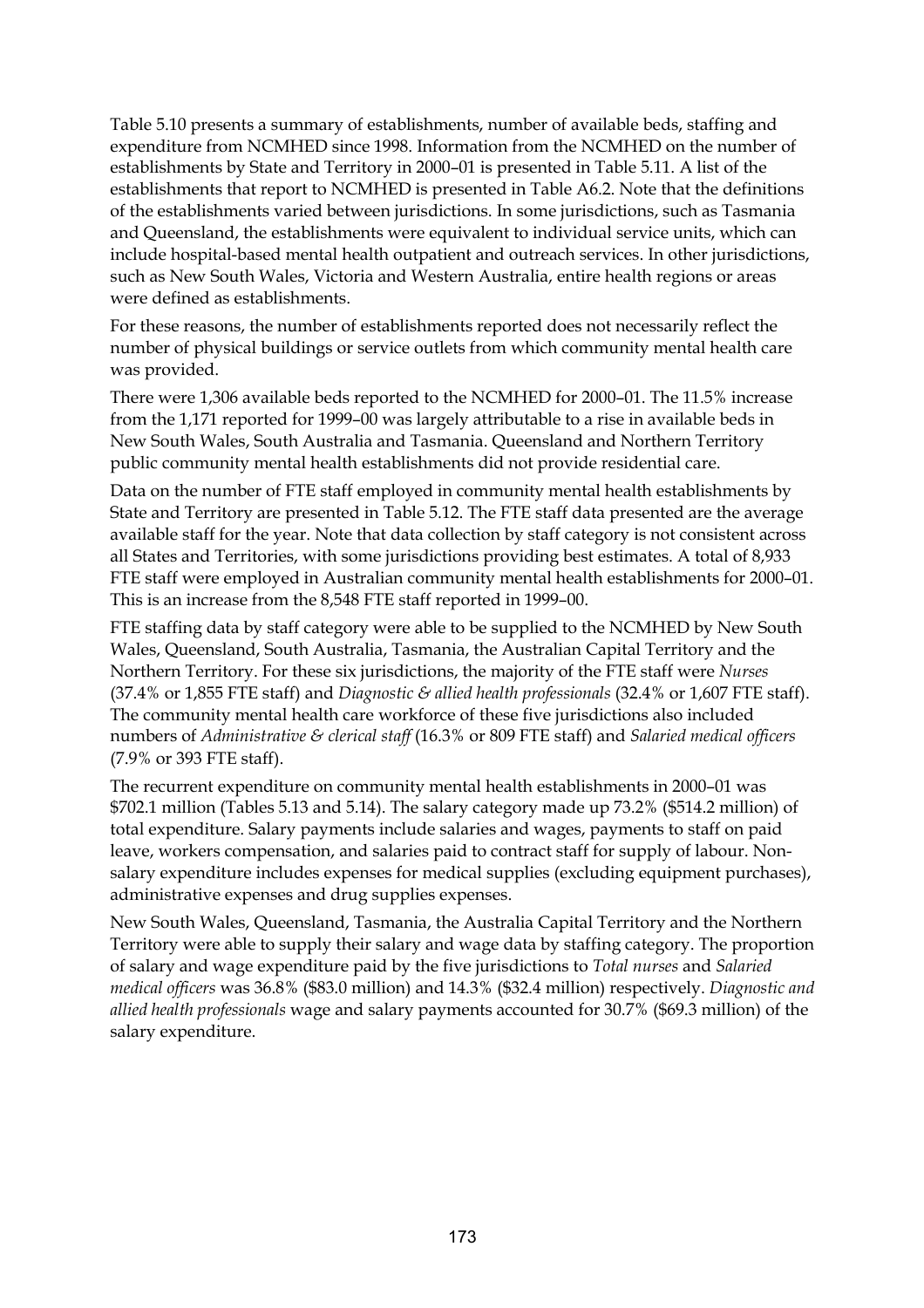| abie 5.12: Full-cume-equivalent starf, " public sto                                               |            |         | r mental nealth establishments, ") states and 1 erritories, 2000-01 |      |                |     |     |     |               |
|---------------------------------------------------------------------------------------------------|------------|---------|---------------------------------------------------------------------|------|----------------|-----|-----|-----|---------------|
| Full-time-equivalent staff                                                                        | <b>NSM</b> | قا      | ă                                                                   | ⋚    | S              | Tas | ACT | ż   | <b>Total</b>  |
| Salaried medical officers                                                                         | 183        | a.<br>C | 116                                                                 | n.ã  | 8              |     | ග   | တ   | 393           |
| <b>Nurses</b>                                                                                     |            |         |                                                                     |      |                |     |     |     |               |
| Registered nurses                                                                                 | n.a        | n.a.    | 394                                                                 | n.a. | n a            | 82  | 57  | 29  | 562           |
| Enrolled nurses                                                                                   | n a        | n.a.    |                                                                     | n.a. | n.a.           | 28  |     |     | $\frac{4}{2}$ |
| Total nurses <sup>(c)</sup>                                                                       | 1,021      | n.a.    | 401                                                                 | n.a. | 229            | 111 | 65  | 8   | 1,856         |
| Other personal care staff                                                                         | n a        | n.ai    | $\frac{8}{1}$                                                       | n.a. |                | 23  |     |     | 55            |
| Diagnostic & allied health professionals                                                          | 723        | n.a.    | 490                                                                 | n.ai | 253            | 52  | 89  | 21  | 1,607         |
| Administrative & clerical staff                                                                   | 48         | n.a.    | 184                                                                 | n.a. | $\overline{5}$ | 22  | 32  | 22  | 808           |
| Domestic & other staff                                                                            | 218        | n.a.    | $\tilde{c}$                                                         | n.a. | 4              |     |     | 0   | 248           |
| <b>Total staff</b>                                                                                | 2.593      | 2,982   | 1,221                                                               | 985  | 652            | 239 | 181 | ន្ល | 8933          |
| الحاصلات مستحد والمستحدث والمستحد والمستحد والمستحد والمستحد والمستحد والمستحد والمستحد والمستحدث |            |         |                                                                     |      |                |     |     |     |               |

and Territories  $200-01$ **Table 5.12: Full-time-equivalent staff,(a) public community mental health establishments,(b) States and Territories, 2000–01** antal haalth actablichmante (b) States  $\ddotsc$ Table 5.12: Full-time-equivalent staff (a) public co

(a) Where average full-time-equivalent staff numbers were not available, staff numbers at 30 June 2001 were used.<br>(b) For details on the services reporting to NCMHED, refer to Appendix 6.<br>(c) Total nurses includes trainee/ (a) Where average full-time-equivalent staff numbers were not available, staff numbers at 30 June 2001 were used.

(b) For details on the services reporting to NCMHED, refer to Appendix 6.

(c) Total nurses includes trainee/pupil nurses.

n.a. not available.

Source: NCMHED. *Source:* NCMHED.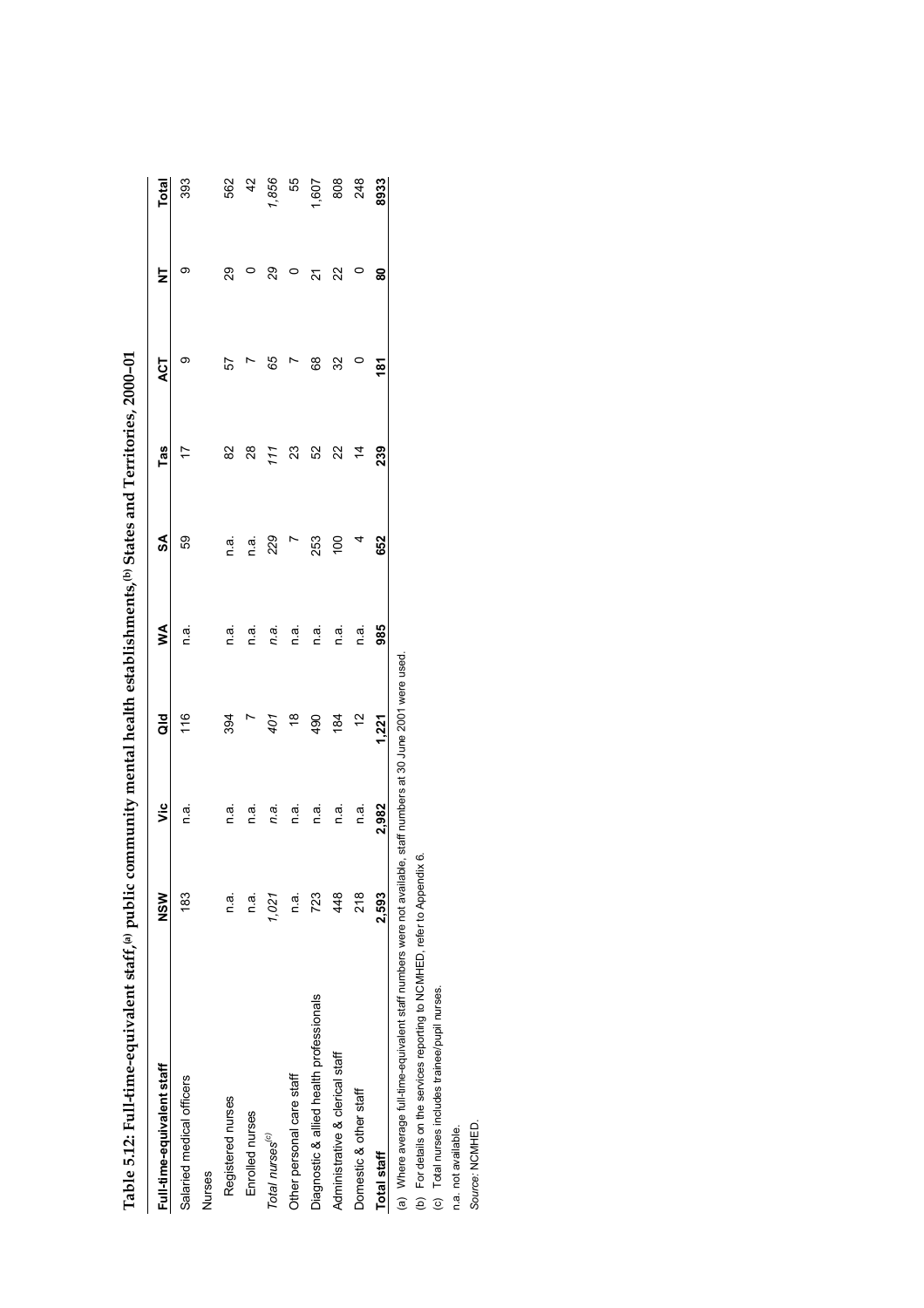| Table 5.13: Salaries and wages expenditure (\$'000), public community mental health establishments, <sup>(a)</sup> States and Territories, 2000-01 |             |         |        |        |         |        |       |               |              |
|----------------------------------------------------------------------------------------------------------------------------------------------------|-------------|---------|--------|--------|---------|--------|-------|---------------|--------------|
| Recurrent expenditure category                                                                                                                     | $rac{8}{2}$ | ۊ       | aio    | ≸      | SA      | Tas    | ACT   | ₹             | <b>Total</b> |
| Salaried medical officers                                                                                                                          | 16,745      | n a     | 11,725 | n a    | n.a.    | 1,859  | 1,013 | 1,035         | 32,377       |
| <b>Nurses</b>                                                                                                                                      |             |         |        |        |         |        |       |               |              |
| Registered nurses                                                                                                                                  | n.a.        | n.a.    | 19,848 | n a    | n.a.    | 4234   | 3,514 | 1,725         | 29,321       |
| Enrolled nurses                                                                                                                                    | n.a.        | n.a.    | 282    | n.a.   | a.<br>⊂ | 985    | 294   |               | 1,561        |
| Total nurses <sup>(b)</sup>                                                                                                                        | 52,078      | n.a.    | 20,130 | n.a.   | n.a.    | 5,354  | 3,808 | 1,725         | 81,095       |
| Other personal care staff                                                                                                                          | n a.        | e u     | 664    | e u    | e u     | 700    | 236   |               | 1,600        |
| Diagnostic & allied health professionals                                                                                                           | 36,952      | n.a.    | 24,435 | n.a.   | n.a.    | 2,727  | 3,793 | 1,410         | 69,317       |
| Administrative & clerical staff                                                                                                                    | 21,234      | ie u    | 6,881  | e u    | e u     | 803    | 866   | 1,050         | 30,834       |
| Domestic & other staff                                                                                                                             | 7,930       | e u     | 358    | e u    | e<br>⊂  | 416    |       | $\frac{4}{3}$ | 8,745        |
| Total salaries and wages                                                                                                                           | 134,938     | 194,448 | 64,194 | 52,913 | 34,490  | 11,859 | 9.716 | 5,262         | 507,821      |
| (a) For details on the establishments reporting to NCMHED, refer to Appendix 6.                                                                    |             |         |        |        |         |        |       |               |              |
| (b) Total nurses includes trainee/pupil nurses.                                                                                                    |             |         |        |        |         |        |       |               |              |
| n.a. not available.                                                                                                                                |             |         |        |        |         |        |       |               |              |
| Source: NCMHED                                                                                                                                     |             |         |        |        |         |        |       |               |              |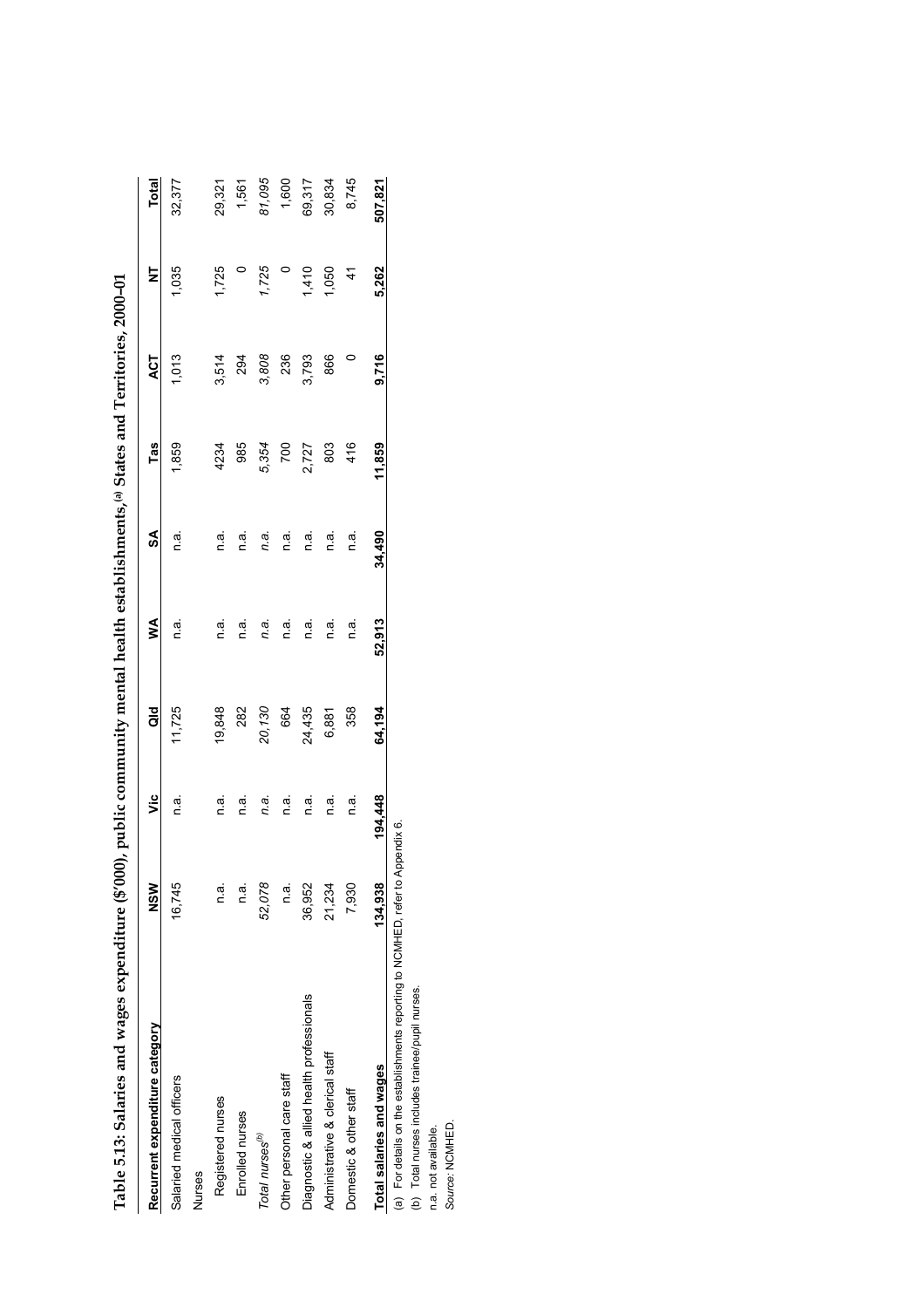|                                                                           |         |         | $\ddot{\phantom{0}}$ |        |        |               |                       |                         |         |
|---------------------------------------------------------------------------|---------|---------|----------------------|--------|--------|---------------|-----------------------|-------------------------|---------|
| Recurrent expenditure category                                            | NSM     | ۶Ë      | $\frac{d}{d}$        | ⋚      | S      | Tas           | ACT                   | $\overline{\mathsf{z}}$ | Total   |
| Payments to visiting medical officers                                     | 3,418   | e.⊓     | 4,387                | n.a    | e.⊓    | $\frac{9}{1}$ | 692                   |                         | 8,615   |
| Superannuation                                                            | 10,019  | n.a.    | 6,172                | n a    | e.n    | 1,162         | 1,279                 |                         | 18,632  |
| Drug supplies                                                             | 3,225   | n.a.    | 2,218                | n.a.   | n.a    | 358           | $\approx$             | 88                      | 5,860   |
| Medical & surgical supplies                                               | 511     | n.a.    | 78                   | n.a    | n.ai   | 23            | $\circ$               |                         | 621     |
| Food supplies                                                             | 854     | e ∪     |                      | n.ai   | n.ã    | 344           | န္တ                   |                         | 1,367   |
| Domestic services                                                         | 2,067   | n.a     |                      | n.a.   | n.a.   | 385           | 107                   | 117                     | 3,538   |
| Repairs & maintenance                                                     | 6,453   | n.a     | 862<br>710           | n a    | n a    | 8             | 35                    | $\mathcal{Q}$           | 7,341   |
| Patient transport                                                         | 3,008   | n.ai    | 276                  | n.ai   | n a    | $\tilde{t}$   | $\overline{a}$        | $\frac{4}{3}$           | 3,358   |
| Administrative expenses                                                   | 24,224  | e.⊓     | 8,042                | e.⊓    | n.a.   | 278           | 501.67                | 1,008                   | 34,054  |
| Interest payments                                                         | 3,713   | e ∪     | $\frac{8}{3}$        | e ∪    | n.ai   |               | 0.00                  | $0.\overline{3}$        | 3,741   |
| Depreciation                                                              | 3,576   | e.⊓     | 577                  | n.ai   | n a    |               | 3.74                  | $\frac{0}{2}$           | 4,557   |
| Other recurrent expenditure                                               | 4,573   | n.a     | 2,750                | n.a.   | n.a    | 3,710         |                       | 1,286.6                 | 15,332  |
| Total non-salary expenditure <sup>(b)</sup>                               | 66,497  | 50,607  | 26,569               | 21,458 | 7,950  | 6,469         | 3,012<br><b>5,770</b> | 2,567                   | 187,887 |
| Total recurrent expenditure                                               | 201,436 | 245,055 | 90,764               | 74,371 | 42,440 | 18,328        | 15,487                | 7,829                   | 695,709 |
| (a) For details on the services reporting to NCMHED, refer to Appendix 6. |         |         |                      |        |        |               |                       |                         |         |

Table 5.14: Non-salary and total recurrent expenditure (\$'000), public community mental health establishments,(a) States and Territories, 2000-01 **Table 5.14: Non-salary and total recurrent expenditure (\$'000), public community mental health establishments,(a) States and Territories, 2000–01**

(b) Includes total for establishments which were not able to provide data by recurrent expenditure category.<br>n.a. not available.<br>Source: NCMHED. (b) Includes total for establishments which were not able to provide data by recurrent expenditure category.

n.a. not available.

*Source:* NCMHED.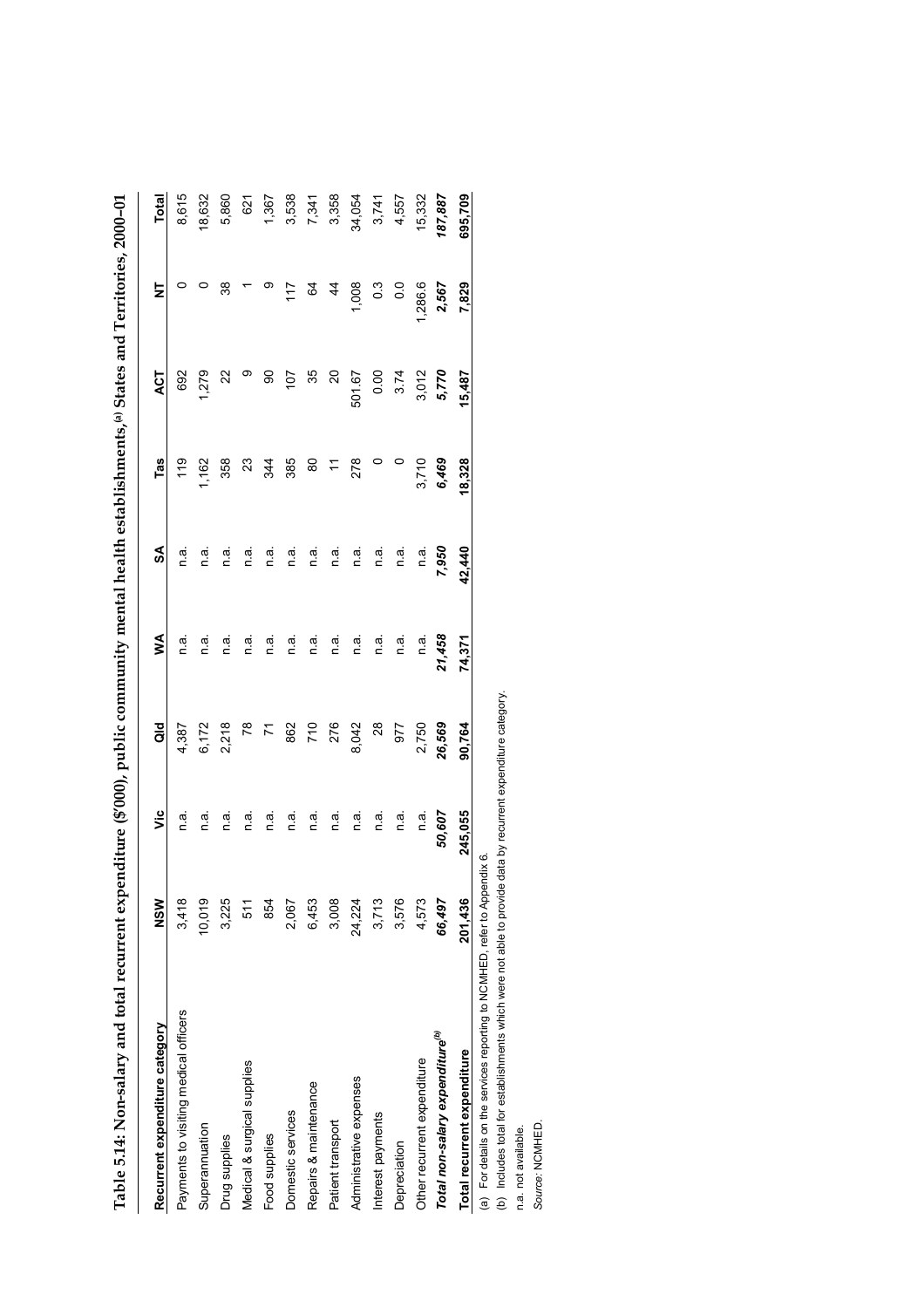# **Psychiatric and acute care hospitals**

Public and private sector psychiatric and acute care hospitals provide admitted patient and non-admitted patient mental health care. In order to present data on the different hospital types, this chapter has drawn on data from the NPHED and the ABS's PHEC. More details on each collection are presented in Appendix 1.

### **Public psychiatric hospitals**

This section describes public psychiatric hospitals in terms of number of hospitals, availability of beds, staff employed, expenditure and revenue. The public psychiatric hospital data were obtained from the National Public Hospital Establishment Database (NPHED), which holds a record for each public hospital in Australia and is collated from routine administrative collections. The information presented below relates only to those establishments classified as public psychiatric hospitals.

In 2000–01, there were 23 public psychiatric hospitals in Australia providing 9.7% of the separations with specialised psychiatric care and 33.7% of the total psychiatric care days (Tables 4.2 and 4.3). The number of separate establishments reported was similar to that reported in the previous 2 years (Table 5.10). The increase of one public psychiatric hospital over 1999–00 was due to the recategorisation of an existing establishment in Western Australia

When comparing between jurisdictions, note that the hospital reported by Victoria is a specialist forensic service, whereas the hospitals reported by other jurisdictions include a broader range of services. A list of the public psychiatric hospitals that were reported to NPHED is presented in Table A6.1 on the AIHW's web site, see page 239.

A more reliable indicator of shifts in public psychiatric hospital service delivery is the number of available beds. The number of available beds for the 2000–01 year was 2,749 compared with 2,759 available beds for the 1999–00 year (Table 5.10), representing a 0.4% decline. The decline in public psychiatric hospital bed numbers indicates the continuation of the integration of mental health care into acute hospital and community settings.

The majority of public psychiatric hospital beds were located in capital cities and other metropolitan areas (82.6%). There were no public psychiatric hospital beds in remote areas (Table 5.15).

Data on the number of staff employed in public psychiatric hospitals by State and Territory are presented in Table 5.16. The data on FTE staff refer to the average available staff for the year. Note that data collection by staff category was not consistent across all States and Territories, with some jurisdictions providing best estimates. An average of 5,601 FTE staff were employed in Australian public psychiatric hospitals in 2000–01 compared with 6,274 FTE staff reported for 1999–00 (10.7% decrease).

The majority of the FTE staff were *Nursing staff* (52.9% or 2,962 FTE staff), followed by *Domestic & other staff* (21.4% or 1,199 FTE staff). *Salaried medical officers* and *Diagnostic & allied health professionals* made up 5.3% (295 FTE staff) and 8.7% (485 FTE staff) of the public psychiatric hospital workforce respectively.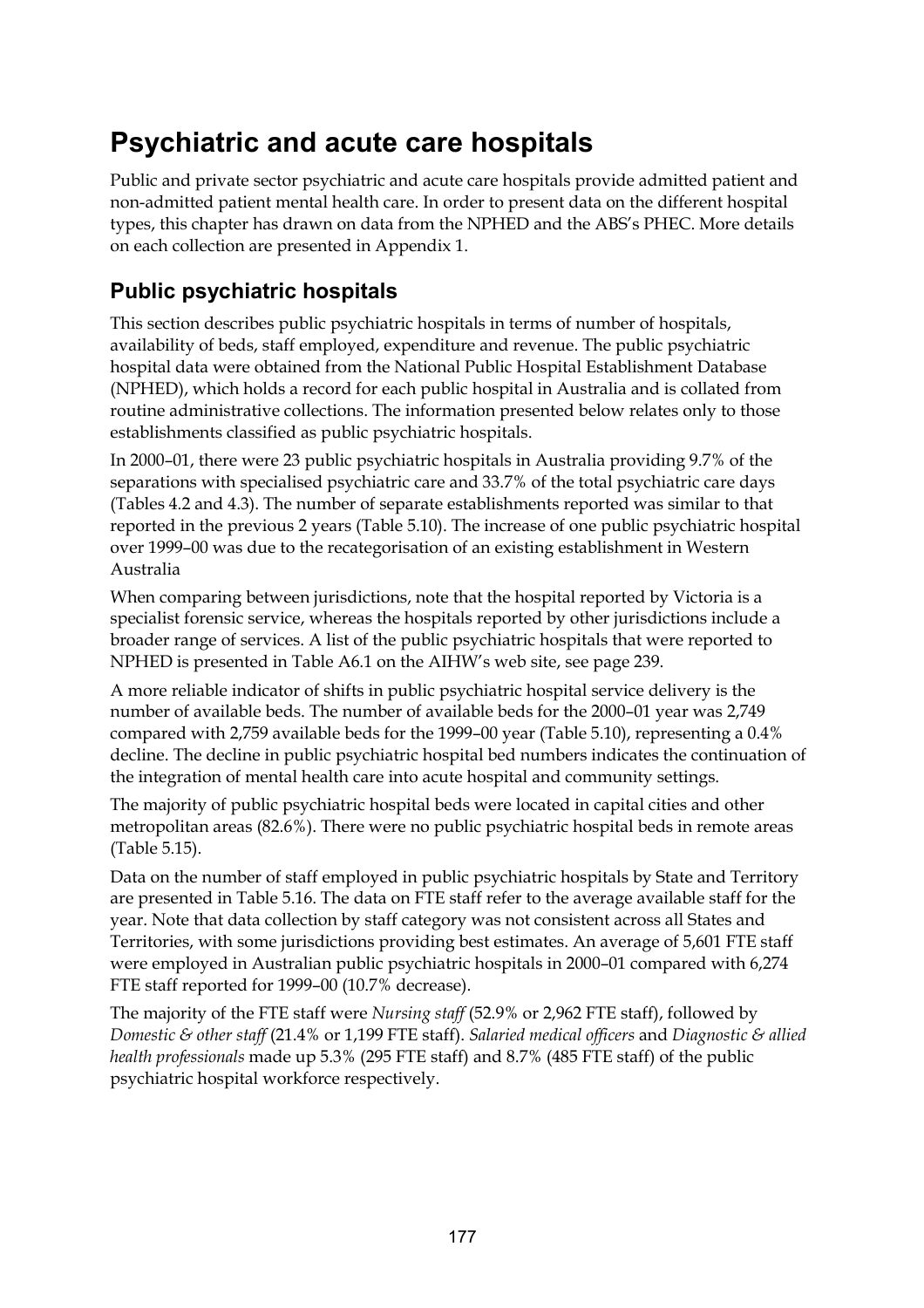#### **Box 5.1 Expenditure and staffing data for public psychiatric hospital-based services provided to non-admitted patients**

*The expenditure and staffing data for public psychiatric hospital-based services provided to non-admitted patients and some community-based services (e.g. psychiatric outpatient services and community outreach services) are included in both the public hospital data and the public community mental health establishments data. Public hospitals report to NPHED expenditure and staffing data for specialised mental health community, outpatient and outreach services under their management. Many of these mental health community, outpatient and outreach services also report these data separately to NCMHED. For this reason, the expenditure and staffing totals for public psychiatric hospitals and public community mental health services should not be added together.*

*Table A6.1 (avaliable on the AIHW's web site, see page 239) lists the public psychiatric hospitals contributing to NPHED and the community mental health establishments contributing to NCMHED. Dual listing of some establishments provides some evidence of overlap (e.g. Wolston Park Hospital in Queensland).*

Tables 5.17 and 5.18 present information on the gross recurrent expenditure on public psychiatric hospitals, including salary and non-salary categories. Salary payments include salaries and wages, payments to staff on paid leave, workers compensation and amounts paid to contract staff for supply of labour. Non-salary expenditure includes payments for medical/surgical supplies (excluding equipment purchases), administrative expenses and drug supplies.

The recurrent expenditure on public psychiatric hospitals in 2000–01 was \$416.7 million. The equivalent figure for the 1999–00 collection period was \$434.9 million, hence there was a decrease of 4.2% between 1999–00 and 2000–01.

The total recurrent expenditure reported to NPHED for 2000–01 is higher than that reported to the National Survey of Mental Health Services (NSMHS) for 1999–00 (DHA 2002). This difference reflects the different hospital classifications used by jurisdictions to report public hospital data to NPHED and NSMHS and the classification of some non-admitted patient services managed by public psychiatric hospitals as community-based services in the NSMHS. For additional detail on this point see Appendix 7.

The salary category made up 70.9% (\$281.5 million) of the recurrent expenditure of public psychiatric hospitals. In jurisdictions other than Victoria (for which detailed data were not available), salary and wage payments to *Nursing staff* made up 53.1% (\$149.6 million) of the expenditure on salary and wages. Salary and wages payments for *Domestic & other staff* and *Salaried medical officers* made up 14.5% (\$40.8 million) and 10.2% (\$28.7 million) respectively.

Data on public psychiatric hospital revenue, excluding general revenue payments received from State or Territory governments, are presented in Table 5.19. The revenue received by Australian public psychiatric hospitals (other than in Tasmania) was \$22.0 million for 2000–01 compared with \$19.8 million for 1999–00. This amount is equivalent to 5.5% of the total recurrent expenditure. A relatively large proportion of the total revenue for public psychiatric hospitals was collected as patient revenue (73.4% or \$16.1 million). In comparison, the proportion of total revenue that was collected as patient revenue for all public hospitals was 49.9% (AIHW 2002c). The recoveries, which include income from the use of hospital facilities by salaried medical officers or private practitioners, was 6.8% (\$1.5 million) of the collected revenue.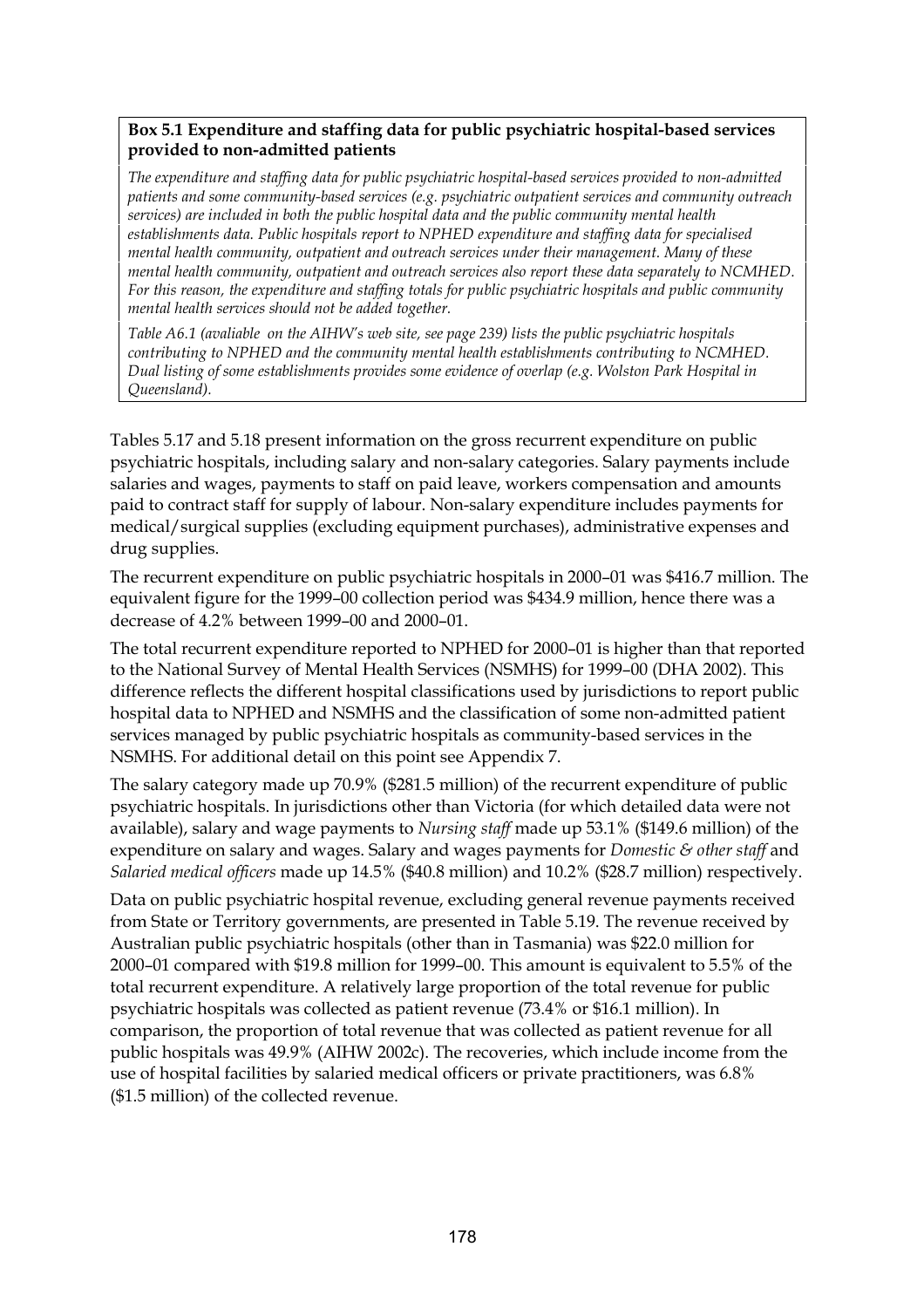| Region                                               | ร<br>2 | ۊ              | as<br>o        | ≸              | SA   | Tas            | <b>Total</b> |
|------------------------------------------------------|--------|----------------|----------------|----------------|------|----------------|--------------|
| Public psychiatric hospitals                         |        |                |                |                |      |                |              |
| Metropolitan                                         |        |                |                | N              |      |                | စ္           |
| Rural                                                |        | 0              |                |                |      |                | 4            |
| Remote                                               |        |                | 0              |                |      |                | $\circ$      |
| Total all regions                                    |        |                | ဖ              | Ν              |      |                | 23           |
| Available beds <sup>(b)</sup>                        |        |                |                |                |      |                |              |
| Metropolitan                                         | 862    | 95             | 228            | 273            | 488  | 27             | 1,973        |
| Rural                                                | 185    | $\ddot{\cdot}$ | 321            | :              |      | $\ddot{\cdot}$ | 506          |
| Remote                                               |        | $\ddot{\cdot}$ | Ì,             | $\ddot{\cdot}$ | :    | $\frac{1}{2}$  |              |
| Total all regions                                    | 1,046  | 99             | 549            | 273            | 488  | 27             | 2,479        |
| Available beds per 100,000 population <sup>(c)</sup> |        |                |                |                |      |                |              |
| Metropolitan                                         | 17.6   | 2.6            | 10.8           | 19.8           | 44.5 | 13.9           | 14.4         |
| Rural                                                | 12.3   |                | 25.6           |                |      |                | 10.4         |
| Remote                                               |        | $\vdots$       | $\ddot{\cdot}$ | $\ddot{\cdot}$ |      | $\ddot{\cdot}$ | $\vdots$     |
| Total all regions                                    | 16.2   | $\overline{a}$ | 15.4           | 14.5           | 32.6 | 5.7            | 12.9         |

**Table 5.15: Public psychiatric hospitals,(a) available beds and available beds per 1,000 population by metropolitan, rural and remote region, States** đ  $\cdot$ J. j. É ŀ,  $\ddot{\cdot}$  $\tilde{\phantom{a}}$ ł,  $11.11111$ j. ł,  $11.11 \pm 1.1$  $\ddot{a}$  $\mathbf{A}$  . The contribution of  $\mathbf{A}$  $T$  and  $\tau$  is a family  $T_{\rm eff}$ 

hospitals reporting to NPHED, refer to Table A6.1. hospitals reporting to NPHED, refer to Table A6.1.

(b) Average available beds where possible; otherwise available beds at 30 June 2001.

(b) Average available beds where possible; otherwise available beds at 30 June 2001.<br>(c) Rates are crude rates based on 31 December 2000 estimated resident population. (c) Rates are crude rates based on 31 December 2000 estimated resident population.

. not applicable.

.. not applicable.<br>Source: NPHED. *Source:* NPHED.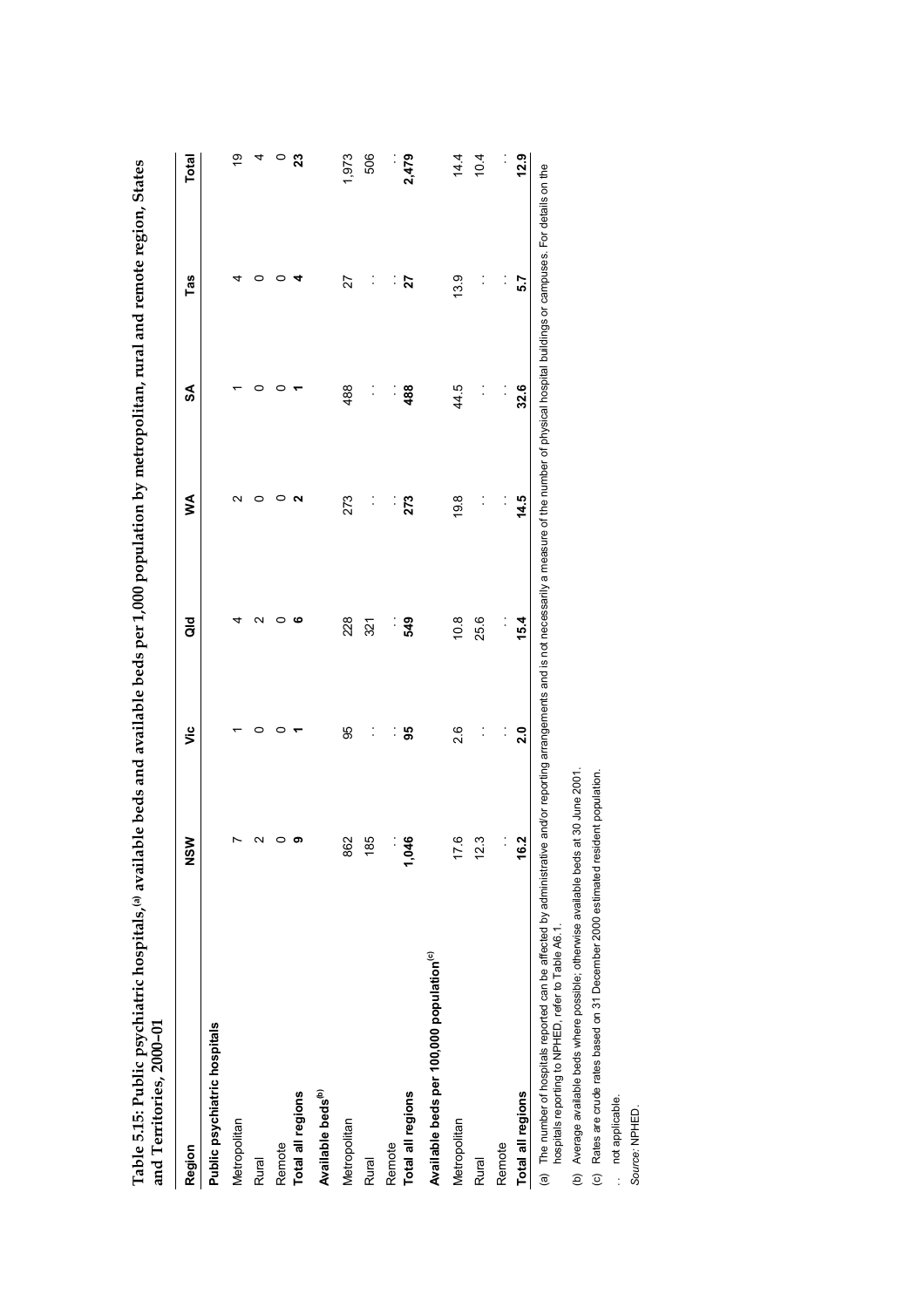| $\frac{1}{2}$                                                                                                                                                                                                        |                   | $\mathbf{r}$       | $\frac{2}{3}$<br>;<br>; |                |                |        |       |
|----------------------------------------------------------------------------------------------------------------------------------------------------------------------------------------------------------------------|-------------------|--------------------|-------------------------|----------------|----------------|--------|-------|
| Full-time-equivalent staff                                                                                                                                                                                           | NSW <sup>e)</sup> | Vic <sup>(d)</sup> | ă                       | ⋚              | SA®            | Tas    | Total |
| Salaried medical officers                                                                                                                                                                                            | 127               | 25                 | 35                      | 4              | 89             | ო      | 295   |
| Nurses                                                                                                                                                                                                               |                   |                    |                         |                |                |        |       |
| Registered nurses                                                                                                                                                                                                    | n a               | 126                | 510                     | 292            | 402            | S3     | 1,383 |
| Enrolled nurses                                                                                                                                                                                                      | n a.              |                    | 123                     | 84             | 79             | S      | 296   |
| Total nurses                                                                                                                                                                                                         | 1,283             | 126                | 633                     | 376            | 482            | 3      | 2,962 |
| Other personal care staff                                                                                                                                                                                            | :                 | ဖ                  | 59                      |                | $\ddot{\cdot}$ | e<br>U | 89    |
| Diagnostic & allied health professionals                                                                                                                                                                             | 81<br>Տ           | 22                 | $\frac{8}{3}$           | 77             | 99             | ю      | 485   |
| Administrative & clerical staff                                                                                                                                                                                      | $\frac{31}{1}$    | ഥ                  | $\frac{8}{10}$          | 76             | 85             | တ      | 594   |
| Domestic & other staff                                                                                                                                                                                               | 528               | ี                  | 267                     | $\frac{40}{5}$ | 170            | 83     | 1,199 |
| Total staff                                                                                                                                                                                                          | 2,468             | 186                | 1,207                   | 710            | 859            | 173    | 5,601 |
| (a) The data on public pospitatic hospitals can be affected by administrative and/or reporting arrangements, for example the inclusion of data for community-based services managed by hospitals. For details on the |                   |                    |                         |                |                |        |       |

Table 5.16: Full-time-equivalent staff.<sup>(a)</sup> Public psychiatric hospitals.<sup>(b)</sup> States, 2000-01 **Table 5.16: Full-time-equivalent staff,(a) Public psychiatric hospitals,(b) States, 2000–01** hospitals reporting to NPHED, refer to Table A6.1. hospitals reporting to NPHED, refer to Table A6.1.

(b) Where average full-time-equivalent staff numbers were not available, staff numbers at 30 June 2001 were used.

(c) New South Wales *Other personal care staff* are included in *Diagnostic & allied health professionals*.

(d) For Victoria, FTEs may be slightly understated.

(b) Where average full-time-equivalent staff numbers were not available, staff numbers at 30 June 2001 were used.<br>(c) New South Wales *Other personal care staff a*re included in *Diagnostic & allied health professionals.*<br> (e) South Australian *Other personal care staff* are included in *Diagnostic & allied health professionals* and *Domestic & other staff*.

.. not applicable. . . not applicable.

n.a. not available. n.a. not available.

Source: NPHED. *Source:* NPHED.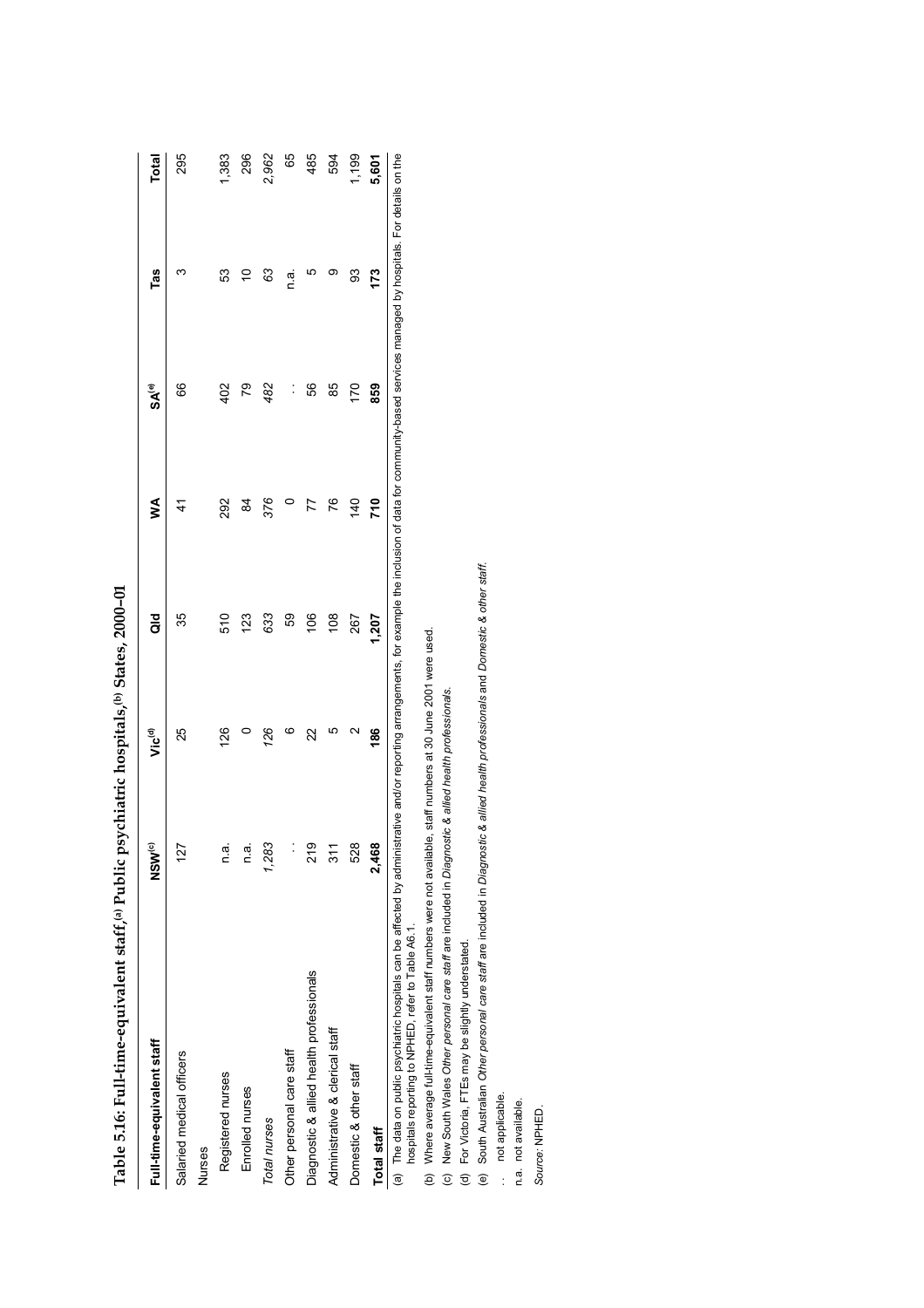|                                                                                                                                                                                                                       | ່         |                    |        |        |                   |       |         |
|-----------------------------------------------------------------------------------------------------------------------------------------------------------------------------------------------------------------------|-----------|--------------------|--------|--------|-------------------|-------|---------|
|                                                                                                                                                                                                                       | ™s<br>NSM | Vic <sup>(c)</sup> | ă      | ⋚      | SA <sup>(d)</sup> | Tas   | Total   |
| Salaried medical officers                                                                                                                                                                                             | 15.318    | ີ<br>ເ             | 3,466  | 5,107  | 4,571             | 205   | 28,668  |
| <b>Nurses</b>                                                                                                                                                                                                         |           |                    |        |        |                   |       |         |
| Registered nurses                                                                                                                                                                                                     | e<br>⊆    | n.a.               | 28,932 | 15,366 | 21,395            | 3,084 | 68,778  |
| Enrolled nurses                                                                                                                                                                                                       | n.a       | n.a.               | 5,713  | 3,030  | 4,052             | 424   | 13,220  |
| Total nurses                                                                                                                                                                                                          | 67,568    | n.a.               | 34,645 | 18,396 | 25,447            | 3,509 | 149,560 |
| Other personal care staff                                                                                                                                                                                             | n.ai      | n.a.               | 2,387  |        | n.a.              | n a   | 2,387   |
| Diagnostic & allied health professionals                                                                                                                                                                              | 10.993    | n.a.               | 5,397  | 3,372  | 5,021             | 294   | 25,077  |
| Administrative & clerical staff                                                                                                                                                                                       | 11,854    | n.a.               | 4,637  | 2,986  | 3,434             | 360   | 23,271  |
| Domestic & other staff                                                                                                                                                                                                | 18,028    | n.a.               | 9,823  | 4,750  | 4,667             |       | 40,768  |
| Total salaries & wages <sup>(e)</sup>                                                                                                                                                                                 | 123,762   | 11,757             | 60,355 | 34,610 | 43,142            | 7,867 | 281,494 |
| (a) The data on public psychiatric hospitals can be affected by administrative and/or reporting arrangements, for example the inclusion of data for community-based services managed by hospitals. For details on the |           |                    |        |        |                   |       |         |

Table 5.17: Salaries and wages expenditure (\$'000), public psychiatric hospitals,<sup>(a)</sup> States, 2000-01 **Table 5.17: Salaries and wages expenditure (\$'000), public psychiatric hospitals,(a) States, 2000–01**

 $\sum_{i=1}^{n}$ uyu<br>G  $\frac{2}{3}$ יש:<br>.<br>א eporting dire י<br>ל i ne datai on public psycrilatric nospitals can be affective de la<br>hospitals reporting to NPHED, refer to Table A6.1. hospitals reporting to NPHED, refer to Table A6.1.  $\tilde{g}$ 

(b) New South Wales expenditure recorded against special purposes and trust funds is excluded. O*ther personal care staff* are included in *Diagnostic & allied health professionals.*<br>(c) Victorian reporting arrangements (b) New South Wales expenditure recorded against special purposes and trust funds is excluded. *Other personal care staff* are included in *Diagnostic & allied health professionals*.

(c) Victorian reporting arrangements do not allow for the breakdown of recurrent expenditure for its single public psychiatric hospital.

(d) South Australian *Other personal care staff* are included in *Diagnostic & health professionals* and *Domestic & other staff*.

(e) Includes recurrent expenditure not allocatable to salary expenditure category. (e) Includes recurrent expenditure not allocatable to salary expenditure category.

n.a. not available. n.a. not available.

Source: NPHED. *Source:* NPHED.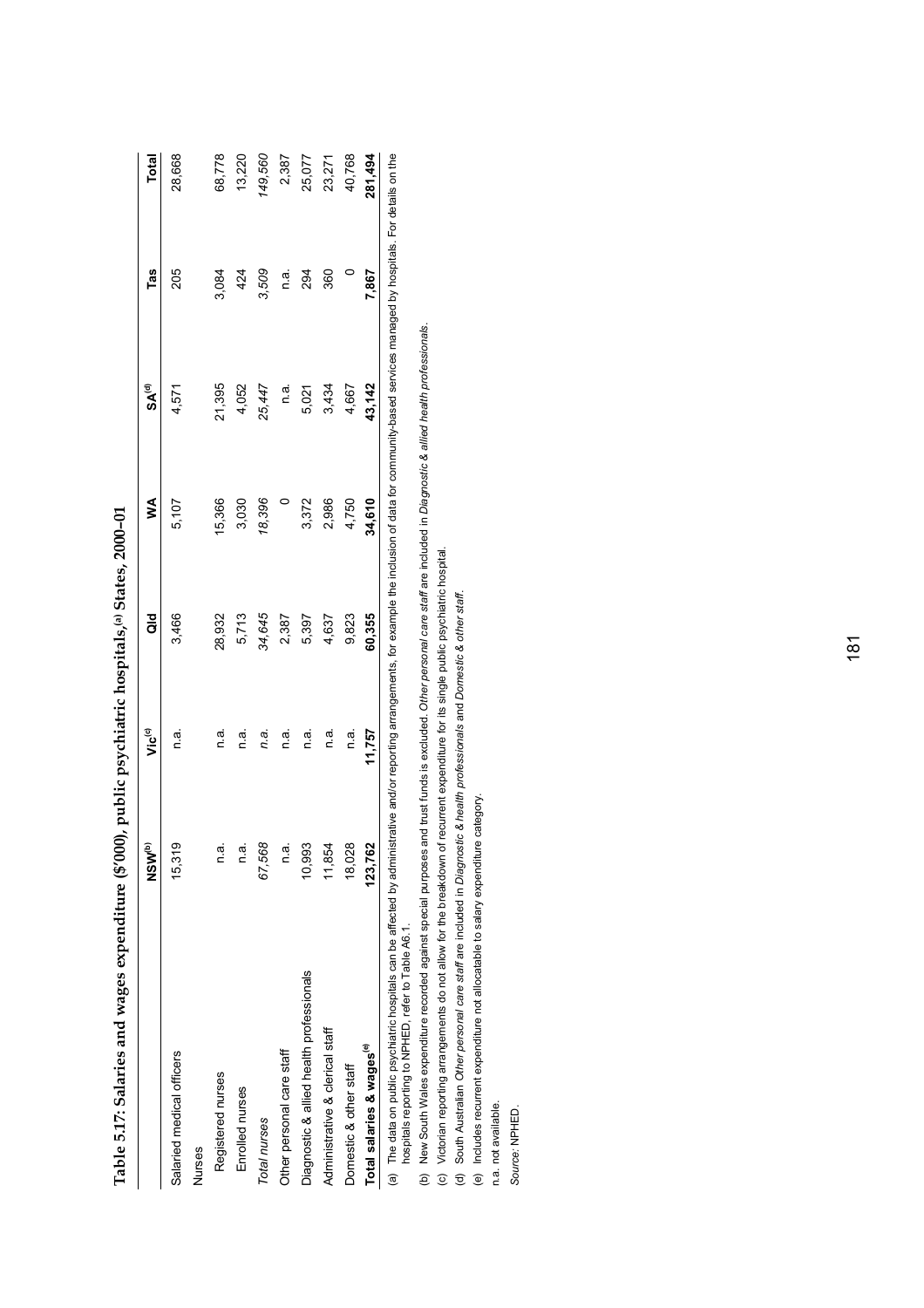|                                                                                                                                                                                                         | ™<br>NSM | Vic <sup>(c)</sup> | ald <sup>e</sup> | <b>WA<sup>(e)</sup></b> | SA <sup>C</sup> | Tas       | Total         |
|---------------------------------------------------------------------------------------------------------------------------------------------------------------------------------------------------------|----------|--------------------|------------------|-------------------------|-----------------|-----------|---------------|
| Payments to visiting medical officers                                                                                                                                                                   | 1,291    |                    | 1,194            | $\circ$                 | 1,340           |           | 3,825         |
| Superannuation                                                                                                                                                                                          | 11,885   |                    | 5,555            | 3,217                   | 3,551           | 815       | 25,023        |
| Drug supplies                                                                                                                                                                                           | 4,423    |                    | 2,436            | 1,206                   | 1,205           | 141       | 9,411         |
| Medical & surgical supplies                                                                                                                                                                             | 1,603    |                    | 309              | 129                     | 170             | 25        | 2,237         |
| Food supplies                                                                                                                                                                                           | 4,312    |                    | 1,602            | 1,036                   | 1,119           | 281       | 8,351         |
| Domestic services                                                                                                                                                                                       | 3,502    |                    | 3,656            | 1,001                   | 1,663           | 451       | 10,273        |
| Repairs & maintenance                                                                                                                                                                                   | 4,156    |                    | 1,318            | 688                     | 2,674           | 189       | 9,024         |
| Patient transport                                                                                                                                                                                       | ò        |                    |                  | $\overline{78}$         | 672             | <u>يہ</u> | 826           |
| Administrative expenses                                                                                                                                                                                 | 15,157   |                    | 6,061            | 2,224                   | 5,225           | 75        | 28,742        |
| Interest payments                                                                                                                                                                                       |          |                    |                  | $\circ$                 |                 |           | $\frac{1}{2}$ |
| Depreciation                                                                                                                                                                                            | 8,458    |                    | 10,347           | 1094                    |                 |           | 19,899        |
| Other recurrent expenditure                                                                                                                                                                             | 2,919    |                    | 4,148            | 3168                    | 739             | 694       | 11,668        |
| Total non-salary expenditure <sup>(9)</sup>                                                                                                                                                             | 57,782   | 5,901              | 36,628           | 13,842                  | 18,358          | 2,683     | 135, 194      |
| Total recurrent expenditure                                                                                                                                                                             | 181,54   | 17,658             | 96,983           | 48,452                  | 61,500          | 10,550    | 416,688       |
| (a) The data on public pospitals can be affected by administrative and/or reporting arrangements for example the inclusion of data for community-based services managed by bospitals For details on the |          |                    |                  |                         |                 |           |               |

Table 5.18: Non-salary expenditure and total recurrent expenditure (\$'000), public psychiatric hospitals,<sup>(a)</sup> States, 2000-01 **Table 5.18: Non-salary expenditure and total recurrent expenditure (\$'000), public psychiatric hospitals,(a) States, 2000–01**

ann no (a) The data on public psychiatric hospitals can be affected by administrative and/or reporting arrangements, for example the inclusion of data for community-based services managed by hospitals. For details on the (a) The data on public psychiatric hospitals can be affe<br>hospitals reporting to NPHED, refer to Table A6.1. hospitals reporting to NPHED, refer to Table A6.1.

(b) New South Wales expenditure recorded against special purposes and trust funds is excluded.

(c) Victorian reporting arrangements do not allow for the breakdown of recurrent expenditure for its single public psychiatric hospital.

(d) Queensland *Interest payments* are included in *Administrative expenses*.

(b) New South Wales expenditure recorded against special purposes and trust funds is excluded.<br>(c) Victorian reporting arrangements do not allow for the breakdown of recurrent expenditure for its single public psychiatric (e) Western Australian *Superannuation* may vary substantially from previous years, which were largely based on cash rather than accrual accounting.

(f) *Interest payments* are included in *Administrative expenses*. Termination payments are included in *Other recurrent expenditure*.

(g) Includes recurrent expenditure not allocatable to salary expenditure category.

*Source:* NPHED.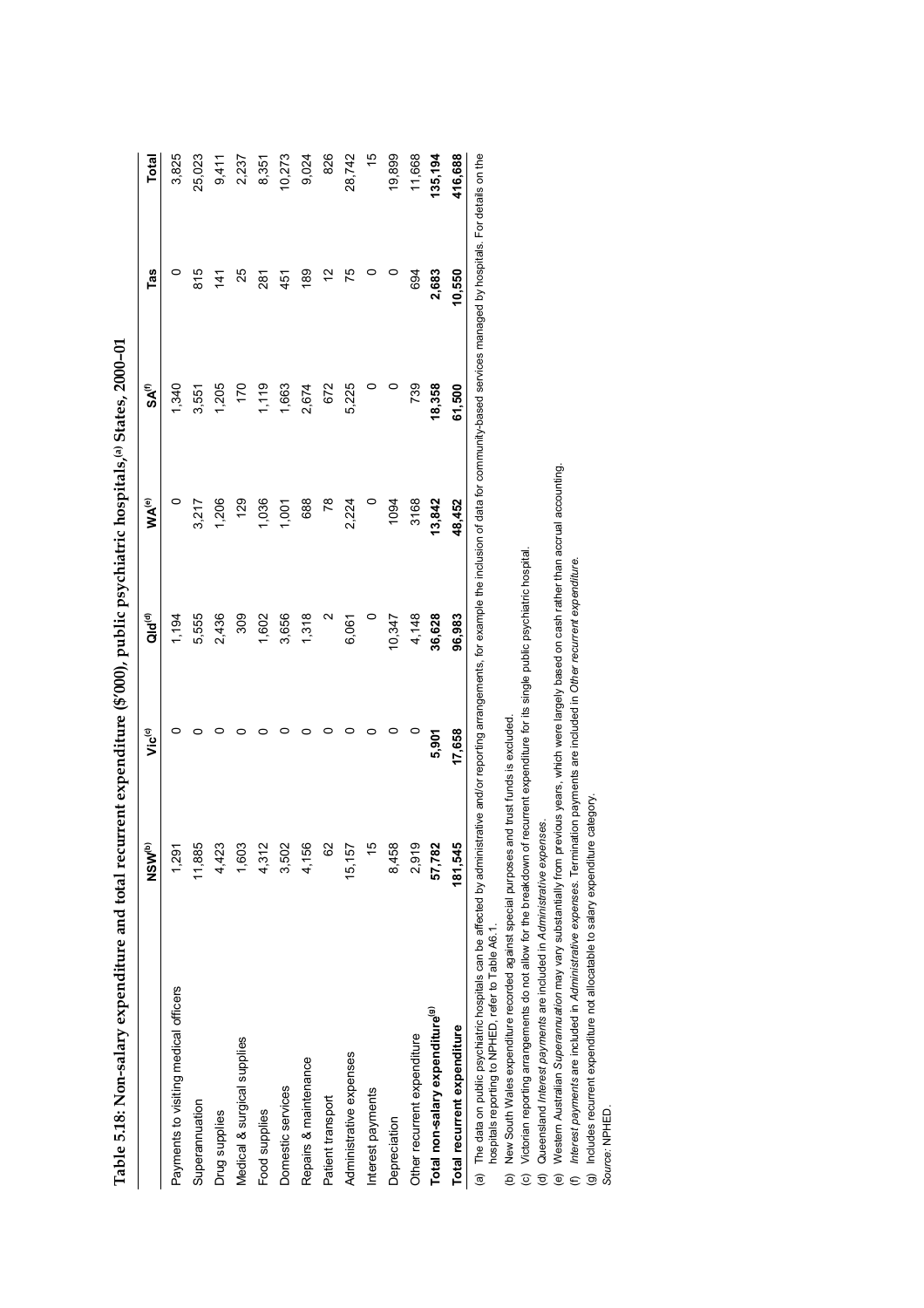### **Public acute hospitals**

In 2000–01, public acute hospitals provided 46.4% of the separations with specialised psychiatric care and 45.0% of the total psychiatric care days (Tables 4.2 and 4.3). In 2000–01, there were 111 public acute hospitals with specialised psychiatric units or wards in Australia (Table 5.20).

New South Wales and Victoria (35 hospitals) had the largest number of public acute hospitals with specialised psychiatric units or wards. The Australian Capital Territory and the Northern Territory each had two public acute care hospitals with specialised psychiatric units or wards. The majority of public acute hospitals with specialised psychiatric units or wards were located in capital cities and other metropolitan areas (71.1%).

### **Private psychiatric hospitals**

In 2000–01, private hospitals provided 43.8% of the separations with specialised psychiatric care and 21.2% of the total psychiatric care days (Tables 4.2 and 4.3). Private hospitals are designated by the ABS as psychiatric where they are licensed or approved as such by the relevant State or Territory health authority and for which 50% or more of the patient days were for psychiatric patients. There were 24 private hospitals designated as psychiatric during 2000–01 (Table 5.21), compared with 24 in 1999–00 and 26 in 1998–99 (Table 5.10). The average number of available private psychiatric hospital beds for 2000–01 (1,369) remained the same as in the previous year (Table 5.10).

There was a decline in the number of FTE staff compared with the previous year. In 2000–01, the average number of FTE staff employed by private sector psychiatric hospitals was 1,566 (Table 5.22). This was a 0.4% decrease on the 1999–00 figure of 1,572.

There were increases for both expenditure and revenue. In 2000–01, the recurrent expenditure for private psychiatric hospitals in Australia was \$133.5 million, an increase of 9.0% from \$122.5 million in 1999–00 (Tables 5.10 and 5.24). Private psychiatric hospital expenditure was 25.2% of the total psychiatric hospital expenditure in Australia. The total revenue for private psychiatric hospitals for 2000–01 exceeded total expenditure at \$156.6 million (Table 5.25).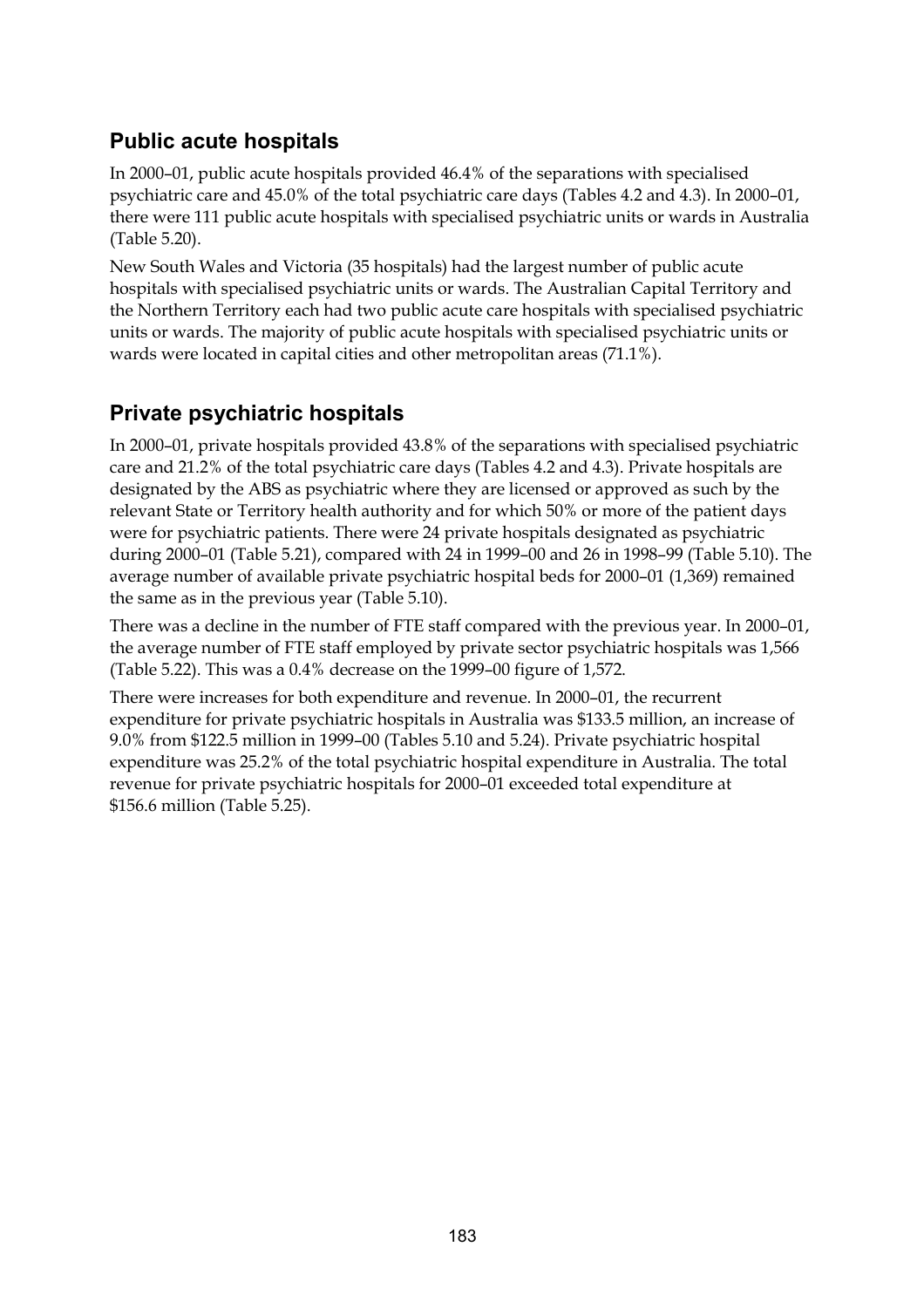| Revenue                                                       | <b>NSM</b> | ت<br>آ                                         | ă     | ≸   | SA    | Tas <sup>(b)</sup> | Total  |
|---------------------------------------------------------------|------------|------------------------------------------------|-------|-----|-------|--------------------|--------|
| Patient revenue <sup>(c)</sup>                                | 9,893      |                                                | 3,069 | 609 | 1,928 | 638                | 16,137 |
| Recoveries                                                    | 295        | 163                                            | 22    | ဖ   |       |                    | 1,487  |
| Other revenue                                                 | 2,512      | 287                                            | 698   | 195 | 548   | 115                | 4,355  |
| Total revenue                                                 | 8,699<br>٣ | 450                                            | 3,789 | 810 | 2.477 | 753                | 21,978 |
| (a) For details on the hospitals reporting to NPHED, refer to |            | Table A6.1 (on AIHW's web site, see page 239). |       |     |       |                    |        |

Table 5.19: Revenue (\$'000), public psychiatric hospitals.<sup>(a)</sup> States. 2000-01 **Table 5.19: Revenue (\$'000), public psychiatric hospitals,(a) States, 2000–01**

(b) The Tasmanian accounting system combines revenue data for establishment groups. This prevents the identification of revenue for the three public psychiatric hospitals. (b) The Tasmanian accounting system combines revenue data for establishment groups. This prevents the identification of revenue for the three public psychiatric hospitals.

(c) Patient revenue includes revenue for items such as pharmacy and ambulance, which may be considered as recoveries. (c) Patient revenue includes revenue for items such as pharmacy and ambulance, which may be considered as recoveries.

Source: NPHED. *Source:* NPHED.

| ֧֚֬֓֓֓ <b>֓</b>                              |         |
|----------------------------------------------|---------|
|                                              |         |
|                                              |         |
|                                              |         |
|                                              |         |
|                                              |         |
|                                              |         |
| $\vdots$                                     |         |
|                                              |         |
| itan rural and remote region States and Term |         |
|                                              |         |
|                                              |         |
|                                              |         |
|                                              |         |
|                                              |         |
|                                              |         |
|                                              |         |
|                                              |         |
| ני ושי הי<br>$\frac{1}{2}$                   |         |
|                                              |         |
|                                              |         |
| ה היא דוו                                    |         |
|                                              |         |
|                                              |         |
|                                              |         |
|                                              |         |
|                                              |         |
|                                              |         |
| $\mathbf{r}$                                 |         |
| ,                                            |         |
|                                              |         |
| Í                                            |         |
|                                              |         |
|                                              |         |
|                                              |         |
|                                              |         |
|                                              |         |
|                                              |         |
|                                              |         |
| Table 5.20: Public acute care hospital       |         |
|                                              | וט⊏טע   |
|                                              | i<br>Co |
|                                              |         |

| Table 5.20: Public acute care hospitals with psychiatric units or wards, <sup>(a)</sup> by metropolitan, rural and remote region, States and Territories,<br>$2000 - 01$ |             |        |        |   |   |     |     |                         |     |
|--------------------------------------------------------------------------------------------------------------------------------------------------------------------------|-------------|--------|--------|---|---|-----|-----|-------------------------|-----|
| Region                                                                                                                                                                   | NSW         | ن<br>آ | ਰ<br>ਹ | ≸ | S | Tas | ACT | Total<br>$\overline{z}$ |     |
| <b>Metropolitan</b>                                                                                                                                                      | 23          | 26     |        |   |   |     |     |                         | 79  |
| <b>Rural</b>                                                                                                                                                             | $\tilde{c}$ |        |        |   |   |     |     |                         | 5   |
| Remote                                                                                                                                                                   |             |        |        |   |   |     |     |                         |     |
| Total                                                                                                                                                                    | ă           |        |        |   |   |     |     |                         | 111 |

(a) The number of hospitals reported can be affected by administrative and/or reporting arrangements and is not necessarily a measure of the number of physical hospital buildings or campuses. (a) The number of hospitals reported can be affected by administrative and/or reporting arrangements and is not necessarily a measure of the number of physical hospital buildings or campuses. .. not applicable. . . not applicable.

Source: NPHED. *Source:* NPHED.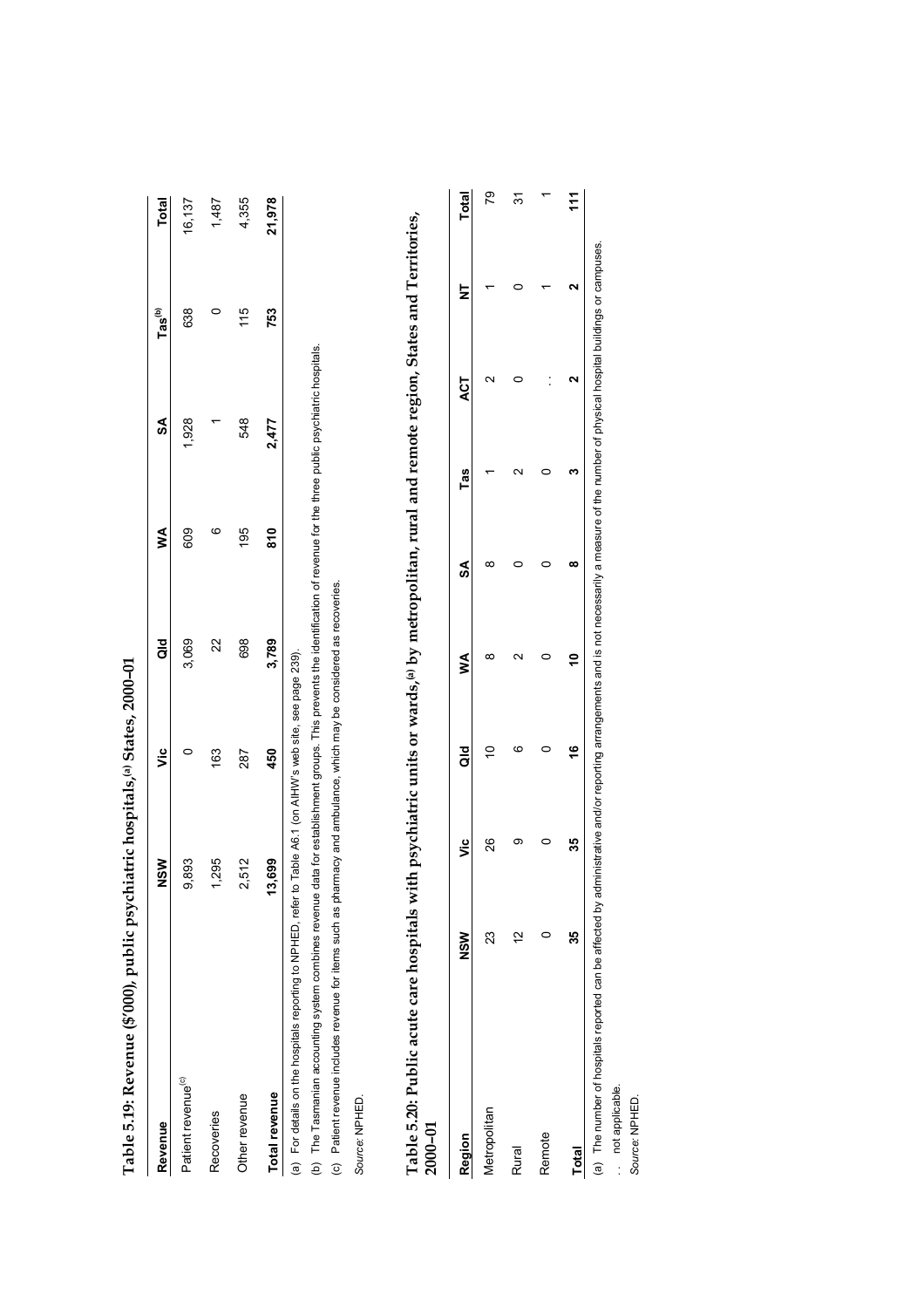| Table 5.21: Private psychiatric hospitals, available beds and available beds per 1,000 population, States and Territories, 2000-01 |           |            |     |              |       |
|------------------------------------------------------------------------------------------------------------------------------------|-----------|------------|-----|--------------|-------|
|                                                                                                                                    | NSW & ACT | vic<br>Vic | ă   | WA. SA & Tas | Total |
| Private psychiatric hospitals                                                                                                      | ග         | ഥ          | ₫   | α            |       |
| Available beds                                                                                                                     |           | 304        | 289 | 305          | .369  |

 $6.3$ 304

 $\overline{7.1}$ 

 $\frac{1}{2}$ j

305 7.9

289  $\frac{80}{2}$ 

Available beds per 100,000 population( $^{\rm (b)}$  6.3 6.3 6.3  $^{\rm (c)}$  6.3  $^{\rm (d)}$ (a) Average available beds where possible; otherwise available beds at 30 June 2000. (a) Average available beds where possible; otherwise available beds at 30 June 2000.  $6.\overline{8}$ Available beds per 100,000 population<sup>(b)</sup>

(b) Rates are crude rates based on 31 December 1999 estimated resident population. (b) Rates are crude rates based on 31 December 1999 estimated resident population.

.. not applicable. . . not applicable.

Source: PHEC. *Source:* PHEC.

| i<br>Coco         |
|-------------------|
|                   |
|                   |
|                   |
|                   |
|                   |
| I                 |
|                   |
|                   |
|                   |
|                   |
|                   |
| I                 |
|                   |
|                   |
|                   |
|                   |
|                   |
|                   |
|                   |
|                   |
|                   |
|                   |
|                   |
|                   |
|                   |
|                   |
|                   |
|                   |
| ï                 |
|                   |
|                   |
|                   |
|                   |
|                   |
|                   |
|                   |
|                   |
|                   |
|                   |
|                   |
| ؙؚ                |
|                   |
|                   |
|                   |
| --<br>-<br>-<br>- |
| l                 |
|                   |
| .<br>'<br>I<br>I  |

| Full-time-equivalent staff                                                                                                                                                                                                     | NSW & ACT | $\ddot{\bar{z}}$ | ទី     | WA, SA& Tas | ₹                    | <b>Total</b>   |
|--------------------------------------------------------------------------------------------------------------------------------------------------------------------------------------------------------------------------------|-----------|------------------|--------|-------------|----------------------|----------------|
| Salaried medical officers                                                                                                                                                                                                      | n a       | ო                | ດ<br>C | ີ້<br>ຕ     |                      | $\overline{2}$ |
| Total nurses <sup>(b)</sup>                                                                                                                                                                                                    | 258       | 208              | ë      | 178         |                      | 836            |
| Diagnostic & allied health professionals                                                                                                                                                                                       | n.a       | 35               | ີ<br>⊂ | ھ<br>آ      |                      | 151            |
| Administrative & clerical staff                                                                                                                                                                                                | Ë         | 63               | 57     | 46          | $\ddot{\phantom{a}}$ | 277            |
| Domestic & other staff <sup>®</sup>                                                                                                                                                                                            | 105       | 54               | 55     | 84          |                      | 279            |
| Total full-time-equivalent staff                                                                                                                                                                                               | 555       | 363              | 331    | 317         |                      | 1,566          |
| position of the control of the condensive placific in example to the control of the control of the control of the control of the control of the control of the control of the control of the control of the control of the con |           |                  |        |             |                      |                |

(a) Where average full-time-equivalent staff numbers were not available, staff numbers at 30 June 2001 were used. (a) Where average full-time-equivalent staff numbers were not available, staff numbers at 30 June 2001 were used.

(b) Includes Nursing administrators, Nurse educators, Other registered nurses, Enrolled nurses, Student nurses, Trainee nurses and Other nursing staff categories. (b) Includes *Nursing administrators*, *Nurse educators*, *Other registered nurses*, *Enrolled nurses*, *Student nurses*, *Trainee nurses* and *Other nursing staff* categories.

(c) Includes Orderlies/porters, Catering and kitchen, Domestic, Engineering & maintenance and Other categories. (c) Includes *Orderlies/porters*, *Catering and kitchen*, *Domestic*, *Engineering & maintenance* and *Other* categories.

.. not applicable. .. not applicable.

n.a. not available, but included in the total. n.a. not available, but included in the total.

Source: PHEC. *Source:* PHEC.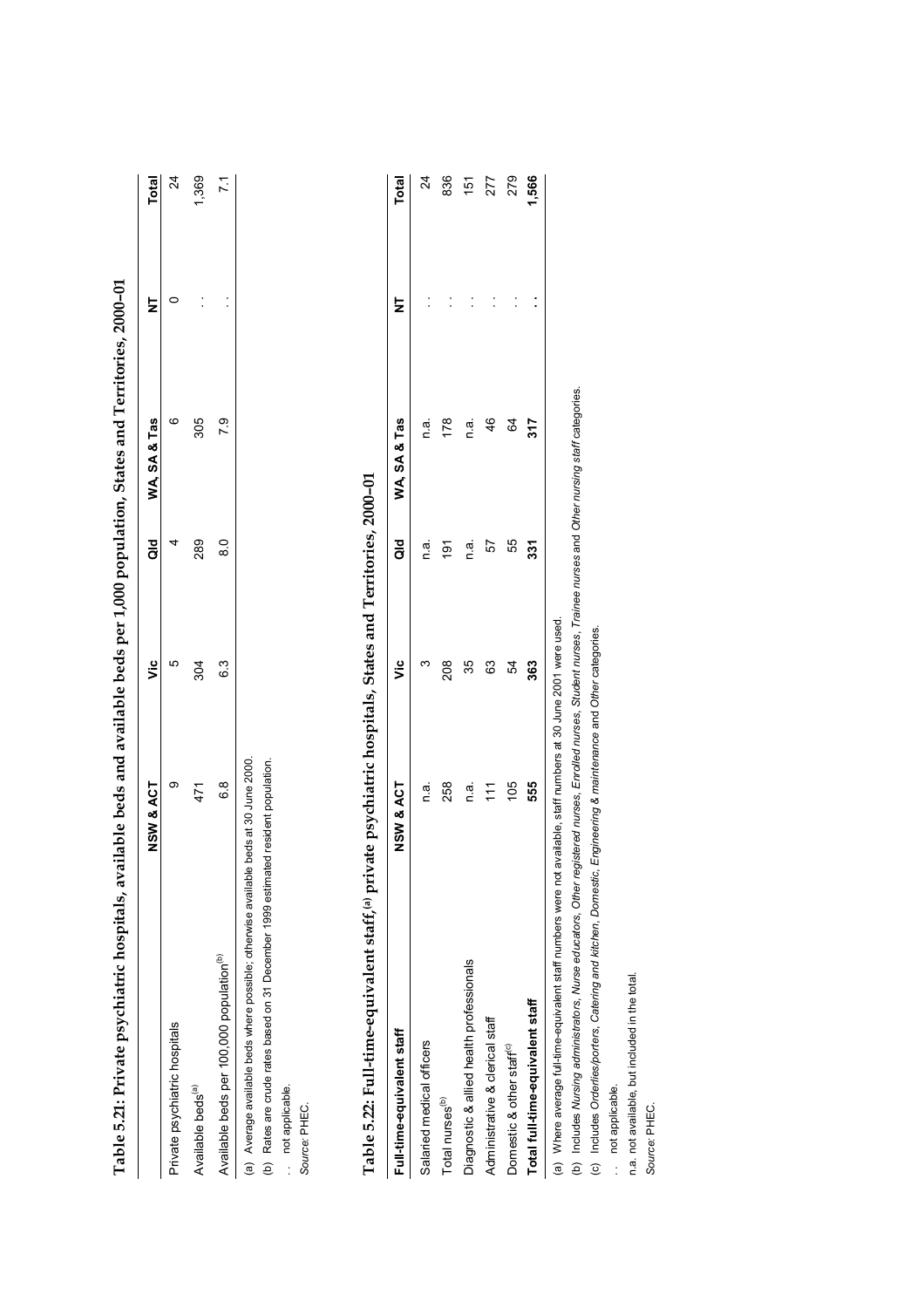| Recurrent expenditure category           | NSW & ACT | ى<br>7 | a<br>a        | WA, SA& Tas     | $\overline{z}$ | <b>Total</b>    |
|------------------------------------------|-----------|--------|---------------|-----------------|----------------|-----------------|
| Salaried medical officers                | n.a.      | 224    | n.a.          | n.a.            |                |                 |
| Total nurses <sup>(a)</sup>              | 14,320    | 11,565 | 9,760         | 8,592           |                | 2,033<br>14,237 |
| Diagnostic & allied health professionals | n.a.      | 1,663  | $\frac{a}{c}$ | n.a             |                |                 |
| Administrative & clerical staff          | 4,536     | 2,821  | 2,626         | 1,996           | $\ddot{\cdot}$ | 6,969<br>11,979 |
| Domestic & other staff <sup>®</sup>      | 3,050     | 1,805  | 1,613         |                 |                | 8,616           |
| Total salaries and wages                 | 26,245    | 18,077 | 15,371        | 2,148<br>14,141 |                | 73,834          |
|                                          |           |        |               |                 |                |                 |

Table 5.23: Salaries and wages expenditure (\$'000), private psychiatric hospitals, States and Territories, 2000-01 **Table 5.23: Salaries and wages expenditure (\$'000), private psychiatric hospitals, States and Territories, 2000–01**

(a) Includes Nursing administrators, Nurse educators, Other registered nurses, Enrolled nurses, Student nurses, Trainee nurses and Other nursing staff categories.<br>(b) Includes Orderlies/porters, Catering and kitchen, Domes (a) Includes *Nursing administrators*, *Nurse educators*, *Other registered nurses*, *Enrolled nurses*, *Student nurses*, *Trainee nurses* and *Other nursing staff* categories.

(b) Includes *Orderlies/porters*, *Catering and kitchen*, *Domestic*, *Engineering & maintenance* and *Other* categories.

.. not applicable. .. not applicable.

n.a. not available, but included in the total. n.a. not available, but included in the total.

Source: PHEC. *Source:* PHEC.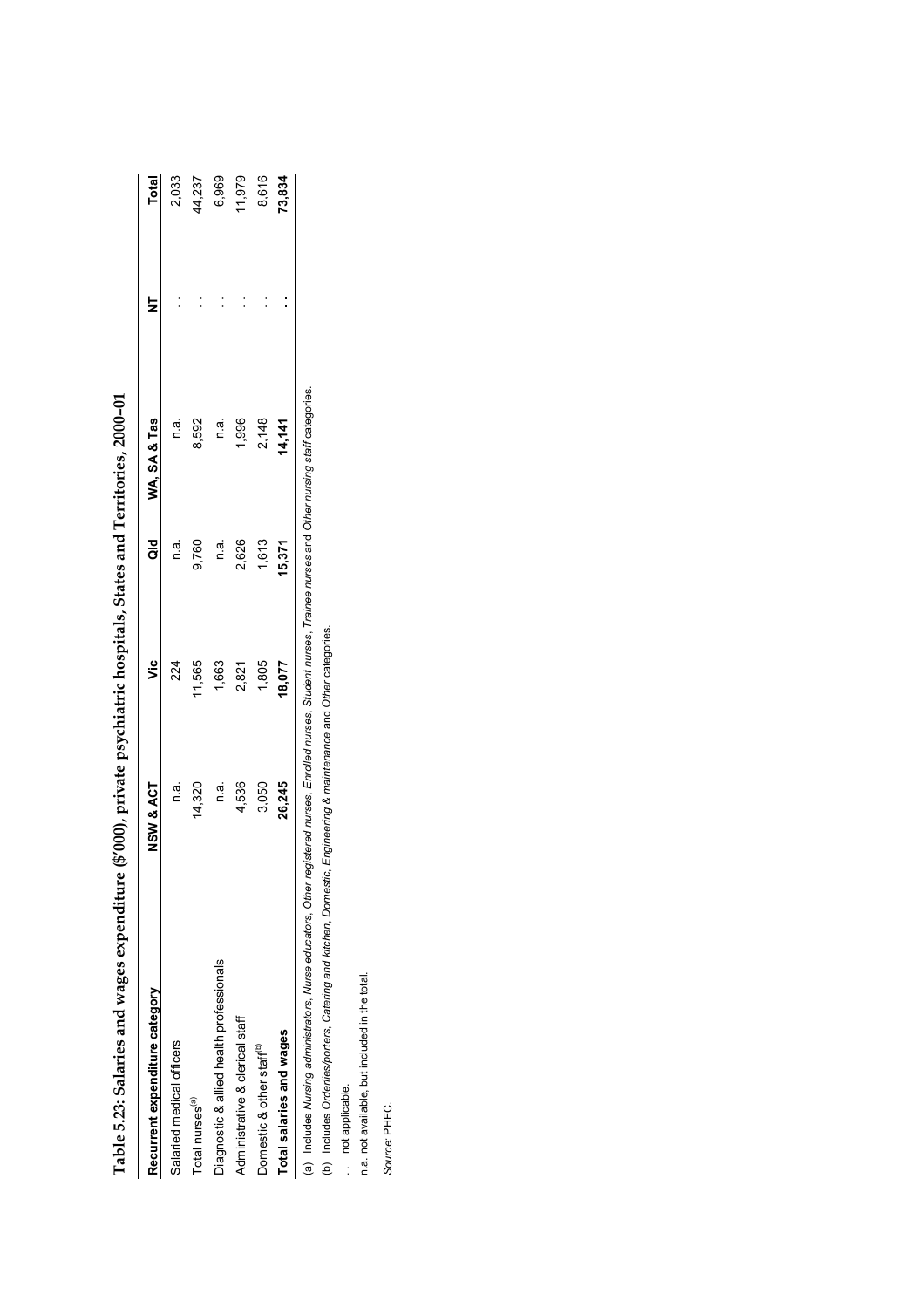| Recurrent expenditure category                                           | NSW & ACT | ۊ      | ਰ<br>ਹ | WA, SA & Tas | ż | Total   |
|--------------------------------------------------------------------------|-----------|--------|--------|--------------|---|---------|
| Superannuation                                                           | 2,124     | 1,348  | 945    | 1,142        |   | 5,559   |
| Payroll tax                                                              | 721       | 1,056  | n.a.   | n.a.         |   | 3,097   |
| On-costs excluding superannuation and payroll tax <sup>(a)</sup>         | 2,433     | 909    | 553    | 694          |   | 4,589   |
| Drug supplies                                                            | n.a.      | 313    | 126    | n.a.         |   | 1,863   |
| Medical & surgical supplies                                              | n a.      | 160    | n a    | 5            |   | 1,906   |
| Food supplies                                                            | 1,797     | 1,103  | 808    | 913          |   | 4,621   |
| Domestic services                                                        | 762       | 580    | 351    | 470          |   | 2,163   |
| Repairs & maintenance                                                    | 768       | 856    | 333    | 354          |   | 2,311   |
| Patient transport                                                        | n.a.      | n.a.   | n.a    | e.⊓          |   | 73      |
| Administrative expenses                                                  | 10,761    | 3,895  | 1,619  | 3,348        |   | 19,623  |
| Interest payments                                                        | 1,139     | 170    | n.ai   | n.a.         |   | 1,336   |
| Depreciation                                                             | 1,318     | n.ai   | 859    | ءِ<br>م      |   | n.a.    |
| Contract services (excluding medical practitioners)                      | 3,297     | 739    | 2,164  | 831          |   | 7,031   |
| Other recruitment expenditure                                            | n a.      | n.a.   | n.a.   | n a          |   | n a     |
| Total non-salary expenditure                                             | 29,069    | 12,225 | 8,758  | 9,605        |   | 59,657  |
| Total recurrent expenditure                                              | 55,314    | 30,302 | 24,129 | 23,746       |   | 133,491 |
| (a) Includes workers compensation premiums, uniforms and personal costs. |           |        |        |              |   |         |

Table 5.24: Non-salary expenditure (\$'000), private psychiatric hospitals and total recurrent expenditure. States and Territories, 2000–01 **Table 5.24: Non-salary expenditure (\$'000), private psychiatric hospitals and total recurrent expenditure, States and Territories, 2000–01**

per<br>L pre ਦੇ<br>ਬਿ

(a) Includes worker:<br>.. not applicable. . not applicable.

n.a. not available.<br>Source: PHEC. n.a. not available.

*Source:* PHEC.